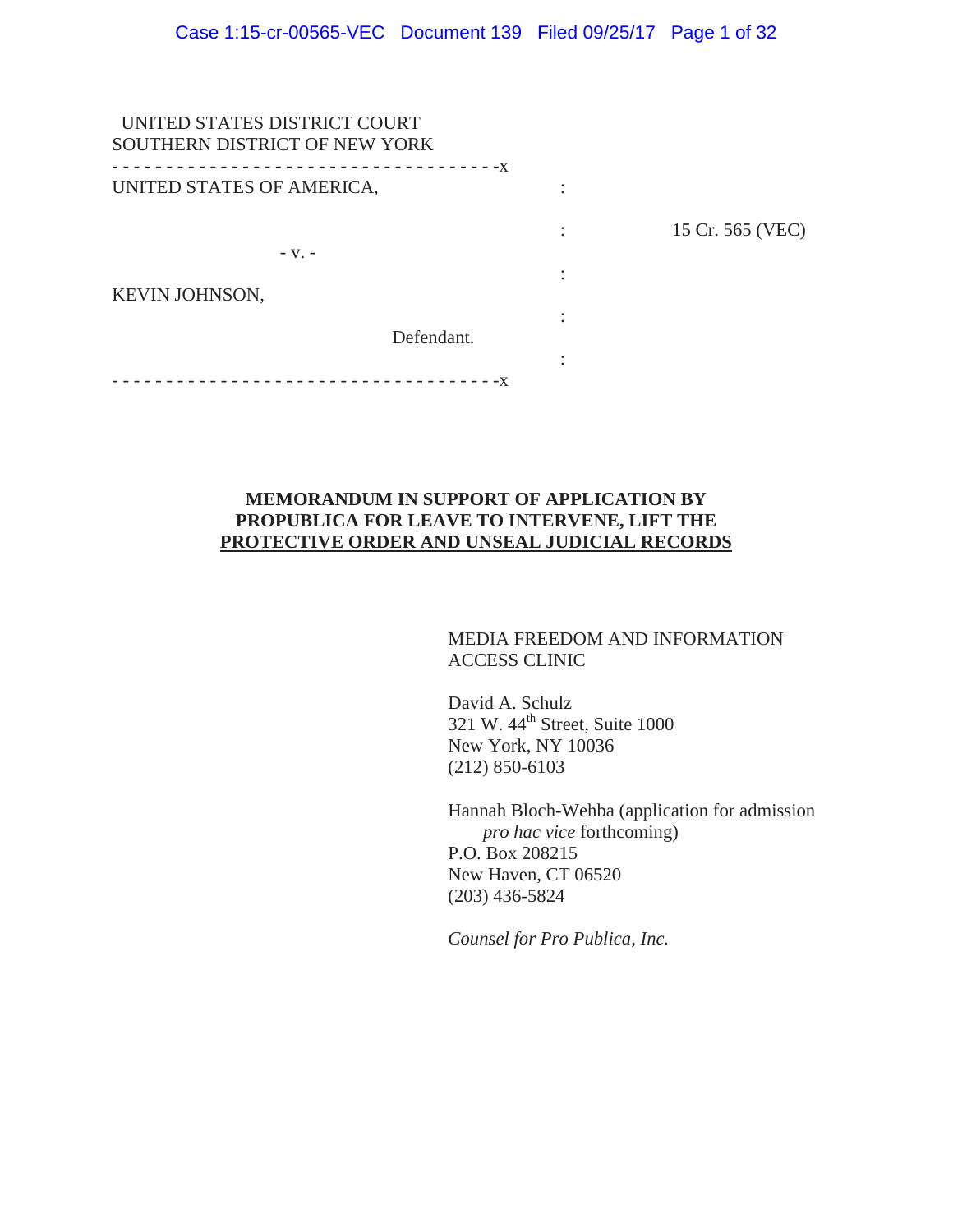# **TABLE OF CONTENTS**

| A.        |           |    | The Reliability and Integrity of the FST is a                                                                                                 |
|-----------|-----------|----|-----------------------------------------------------------------------------------------------------------------------------------------------|
| <b>B.</b> |           |    |                                                                                                                                               |
|           |           |    |                                                                                                                                               |
| I.        |           |    | THE COURT SHOULD PERMIT PROPUBLICA TO<br>INTERVENE FOR THE LIMITED PURPOSE OF LIFTING<br>THE PROTECTIVE ORDER GOVERNING THE FST SOURCE CODE 8 |
| II.       |           |    | THE COURT SHOULD EXERCISE ITS DISCRETION                                                                                                      |
|           | A.        |    |                                                                                                                                               |
|           | <b>B.</b> |    | OCME Cannot Meet Its Burden To Justify Continued Confidentiality.  11                                                                         |
|           |           | 1. | The public has a substantial interest                                                                                                         |
|           |           | 2. |                                                                                                                                               |
| $C$ .     |           |    |                                                                                                                                               |
|           |           | 1. |                                                                                                                                               |
|           |           | 2. | There is both a compelling need and extraordinary circumstances                                                                               |
| III.      |           |    | THE REDACTED PORTIONS OF NATHANIEL                                                                                                            |
| IV.       |           |    | PROPUBLICA HAS A FIRST AMENDMENT                                                                                                              |
|           | A.        |    |                                                                                                                                               |
|           | <b>B.</b> |    | The Protective Order Restricts ProPublica's                                                                                                   |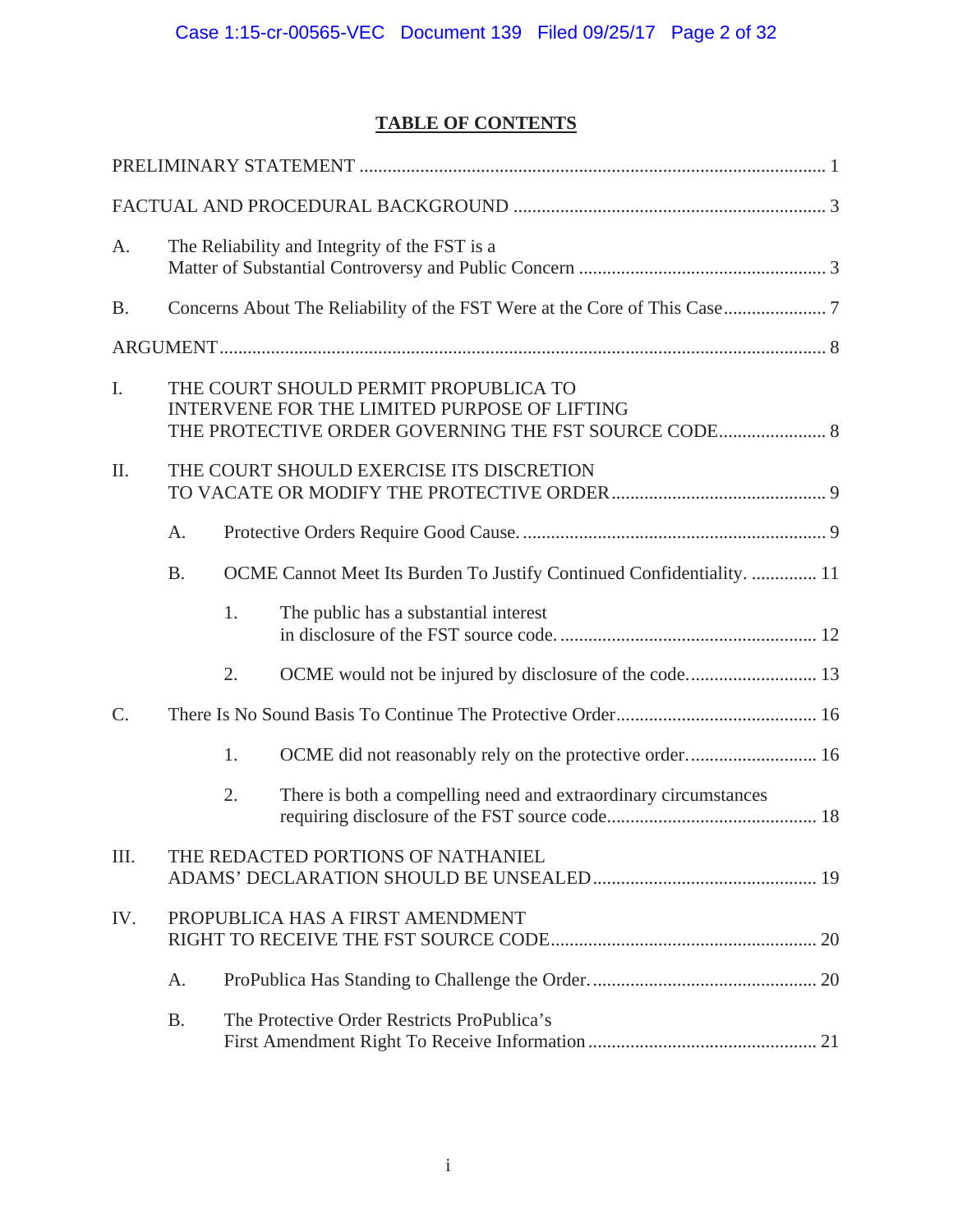| THIS COURT SHOULD STAY THE REQUIREMENT THAT                   |
|---------------------------------------------------------------|
| DEFENSE COUNSEL RETURN THE SOURCE CODE BY OCTOBER 12, 2017 23 |

|--|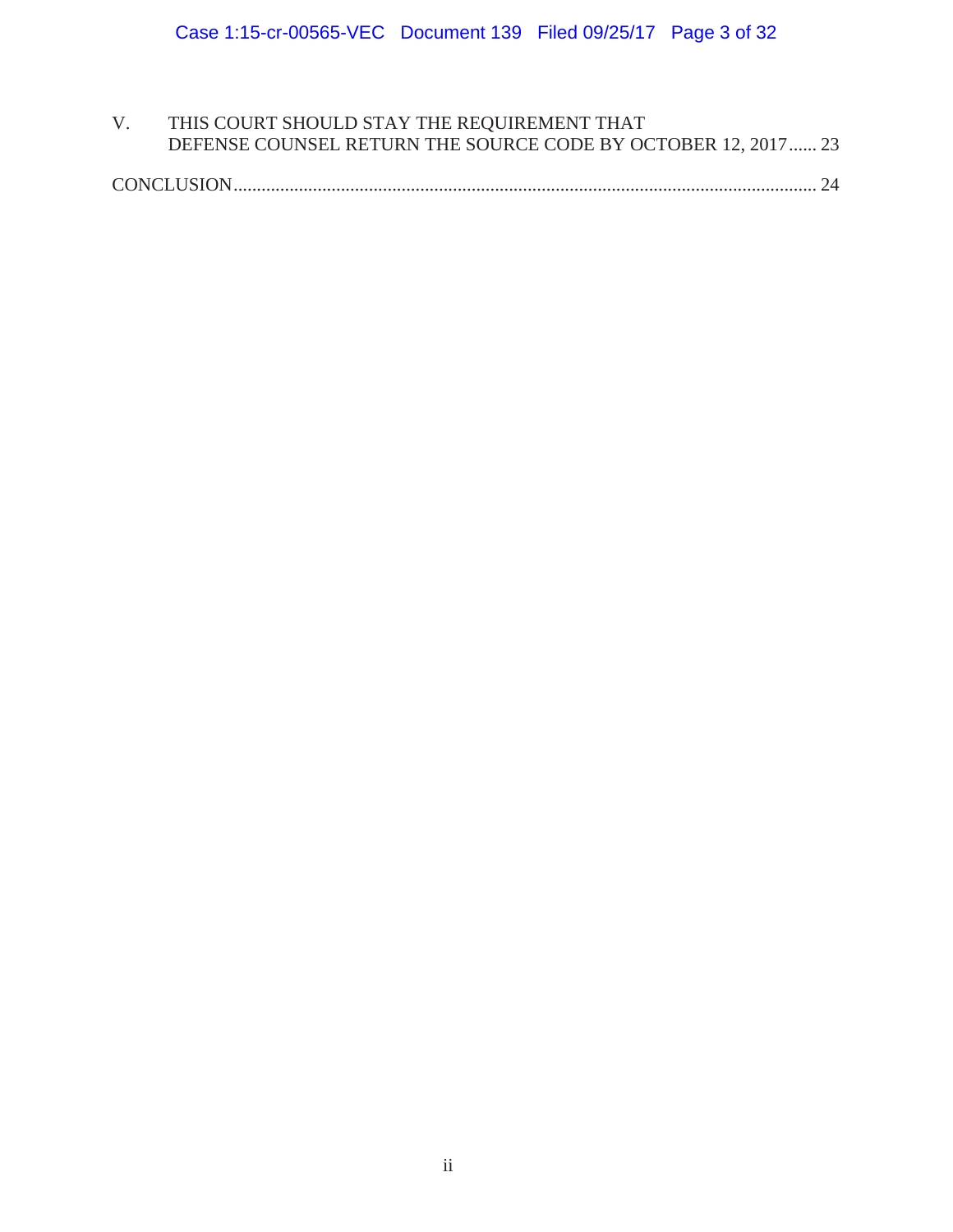# **TABLE OF AUTHORITIES**

# **Cases**

| ABC, Inc. v. Stewart,                                                                                                                                                      |
|----------------------------------------------------------------------------------------------------------------------------------------------------------------------------|
| Anderson v. Cryovac, Inc.,                                                                                                                                                 |
| Bank of New York v. Meridien BIAO Bank Tanz., Ltd.,                                                                                                                        |
| Bayer AG & Miles, Inc. v. Barr Labs., Inc.,                                                                                                                                |
| CBS Inc. v. Davis,                                                                                                                                                         |
| Chembio Diagnostic Sys., Inc. v. Saliva Diagnostic Sys., Inc.,                                                                                                             |
| City of Hartford v. Chase,<br>733 F. Supp. 533 (D. Conn. 1990),                                                                                                            |
| Daniels v. City of New York,                                                                                                                                               |
| Dist. Attorney's Office for the Third Judicial Dist. v. Osborne,                                                                                                           |
| Fournier v. Erickson,                                                                                                                                                      |
| Gambale v. Deutsche Bank AG,                                                                                                                                               |
| Geller v. Branic Int'l Realty Corp.,                                                                                                                                       |
| Grayson v. Gen. Elec. Co., No. 3:13CV1799 (WWE),                                                                                                                           |
| Hasbrouck v. BankAmerica Hous. Servs.,<br>187 F.R.D. 453 (N.D.N.Y. 1999), aff'd sub nom.<br>Hasbrouck v. BankAmerica Hous. Servs., Inc., 190 F.R.D. 42 (N.D.N.Y. 1999)  11 |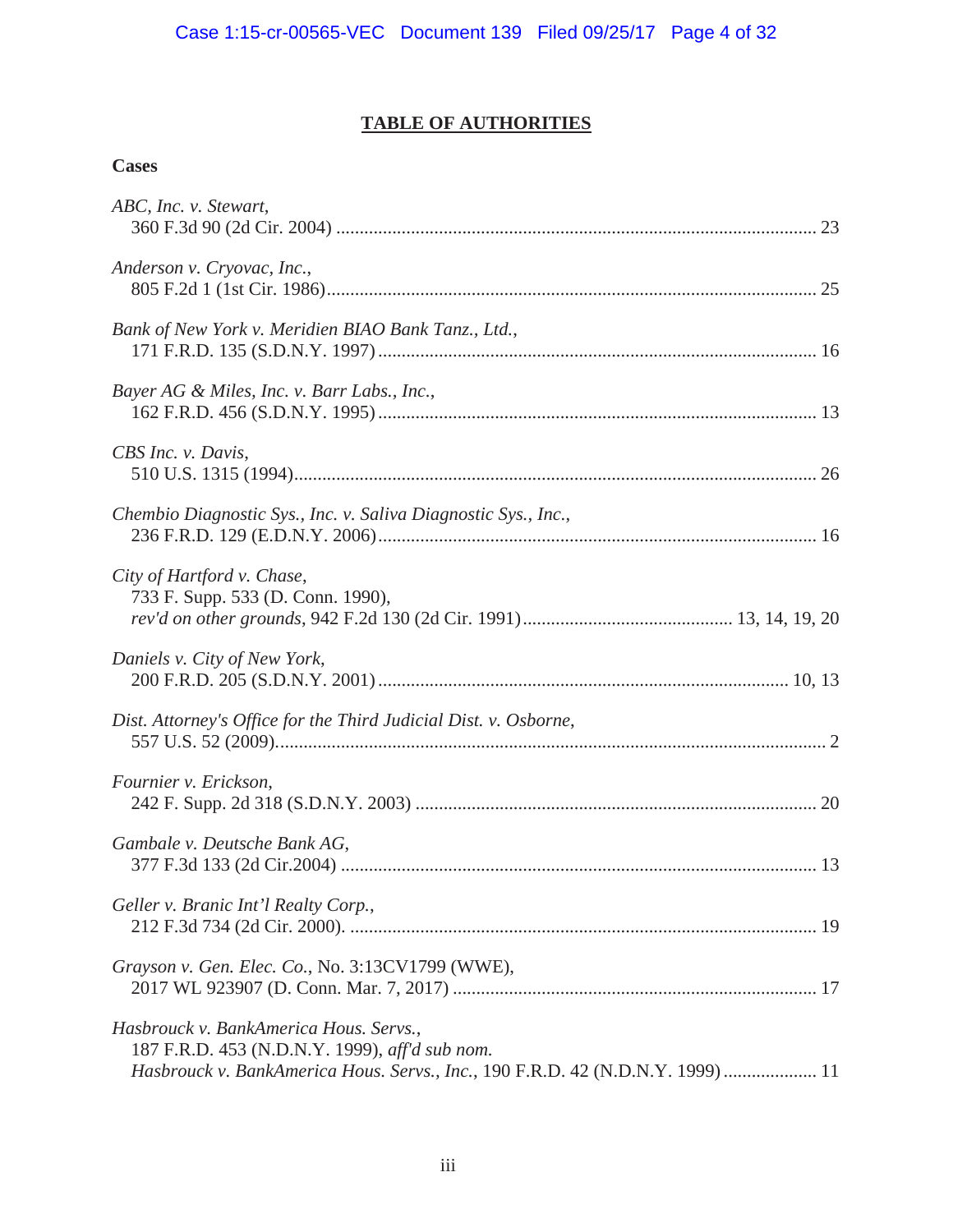| In re Agent Orange Prod. Liab. Litig.,<br>104 F.R.D. 559 (E.D.N.Y.1985), aff'd on other grounds,                                        |
|-----------------------------------------------------------------------------------------------------------------------------------------|
| In re Application of Dow Jones & Co., Inc.,                                                                                             |
| In re EPDM Antitrust Litig.,                                                                                                            |
| In re Herald $Co.$ ,                                                                                                                    |
| In re Parmalat Sec. Litig,.                                                                                                             |
| In re Terrorist Attacks on September 11, 2001,                                                                                          |
| In re Zyprexa Injunction,                                                                                                               |
| Int'l Equity Invs., Inc. v. Opportunity Equity Partners Ltd.,<br>No. 05 CIV. 2745 (JGK)(RLE), 2010 WL 779314 (S.D.N.Y. Mar. 2, 2010) 20 |
| Kleindienst v. Mandel,                                                                                                                  |
| Landis v. N. Am. Co.,                                                                                                                   |
| Littlejohn v. Bic Corp.,                                                                                                                |
| Lugosch v. Pyramid Co. of Onondaga,                                                                                                     |
| Martindell v. Int'l Tel. & Tel. Corp.,                                                                                                  |
| Nebraska Press Ass'n v. Stuart,                                                                                                         |
| New York Times Co. v. Biaggi,                                                                                                           |
| Nielsen Co. (U.S.), LLC v. Success Sys., Inc.,                                                                                          |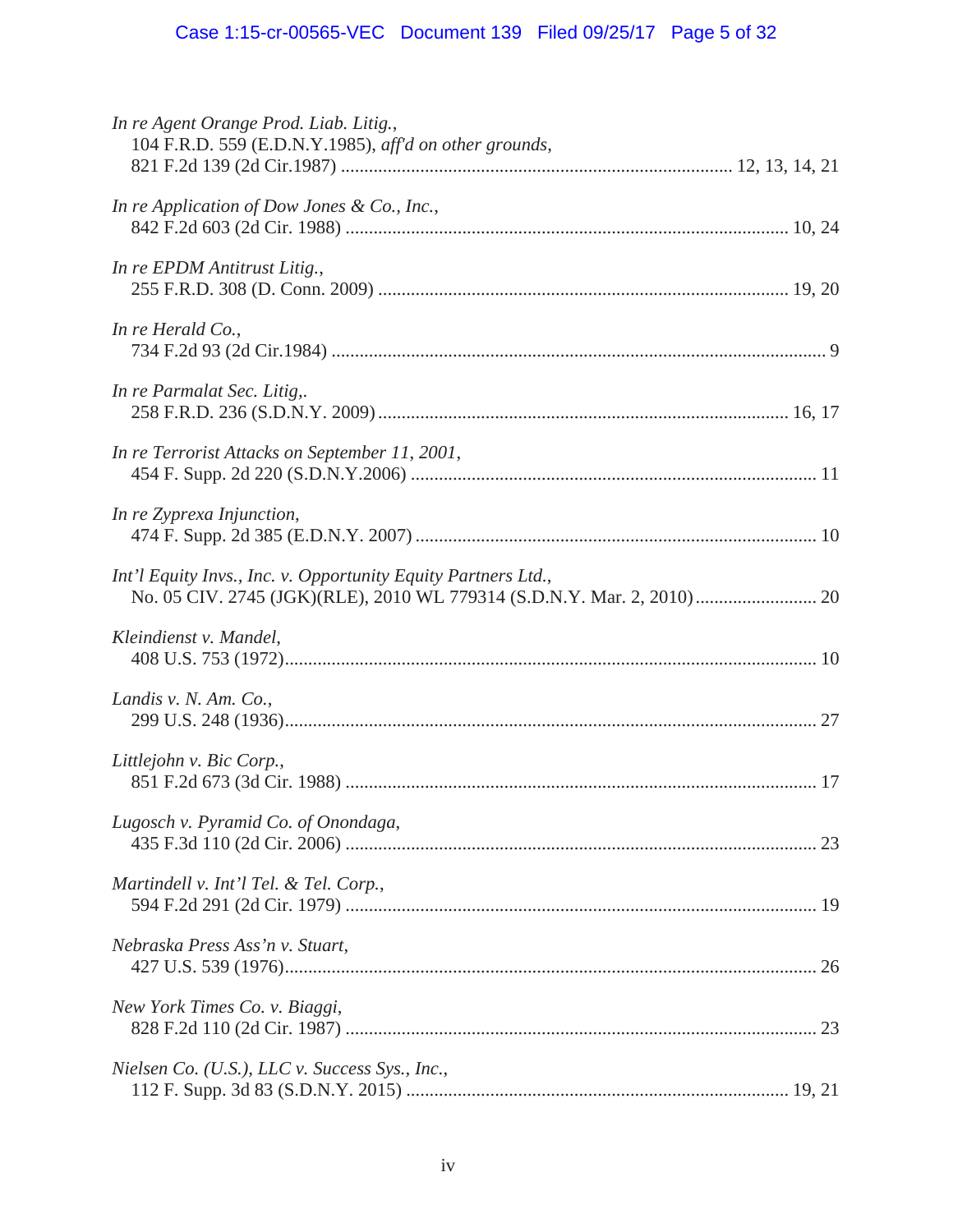# Case 1:15-cr-00565-VEC Document 139 Filed 09/25/17 Page 6 of 32

| North Atlantic Instruments, Inc. v. Haber,         |  |
|----------------------------------------------------|--|
| Pansy v. Borough of Stroudsburg,                   |  |
| People v. Belle,                                   |  |
| People v. Carter,                                  |  |
| People v. Collins,                                 |  |
| People v. Megnath,                                 |  |
| People v. Rodriguez,                               |  |
| Press-Enter. Co. v. Superior Court,                |  |
| Public Citizen v. Liggett Grp., Inc.,              |  |
| Rofail v. United States,                           |  |
| S.E.C. v. The Street.Com,                          |  |
| Scripps-Howard Radio v. F.C.C.,                    |  |
| Seattle Times Co. v. Rhinehart,                    |  |
| Softel, Inc. v. Dragon Med. & Sci. Commc'ns, Inc., |  |
| Stajic v. City of New York,                        |  |
| United States v. Amodeo,                           |  |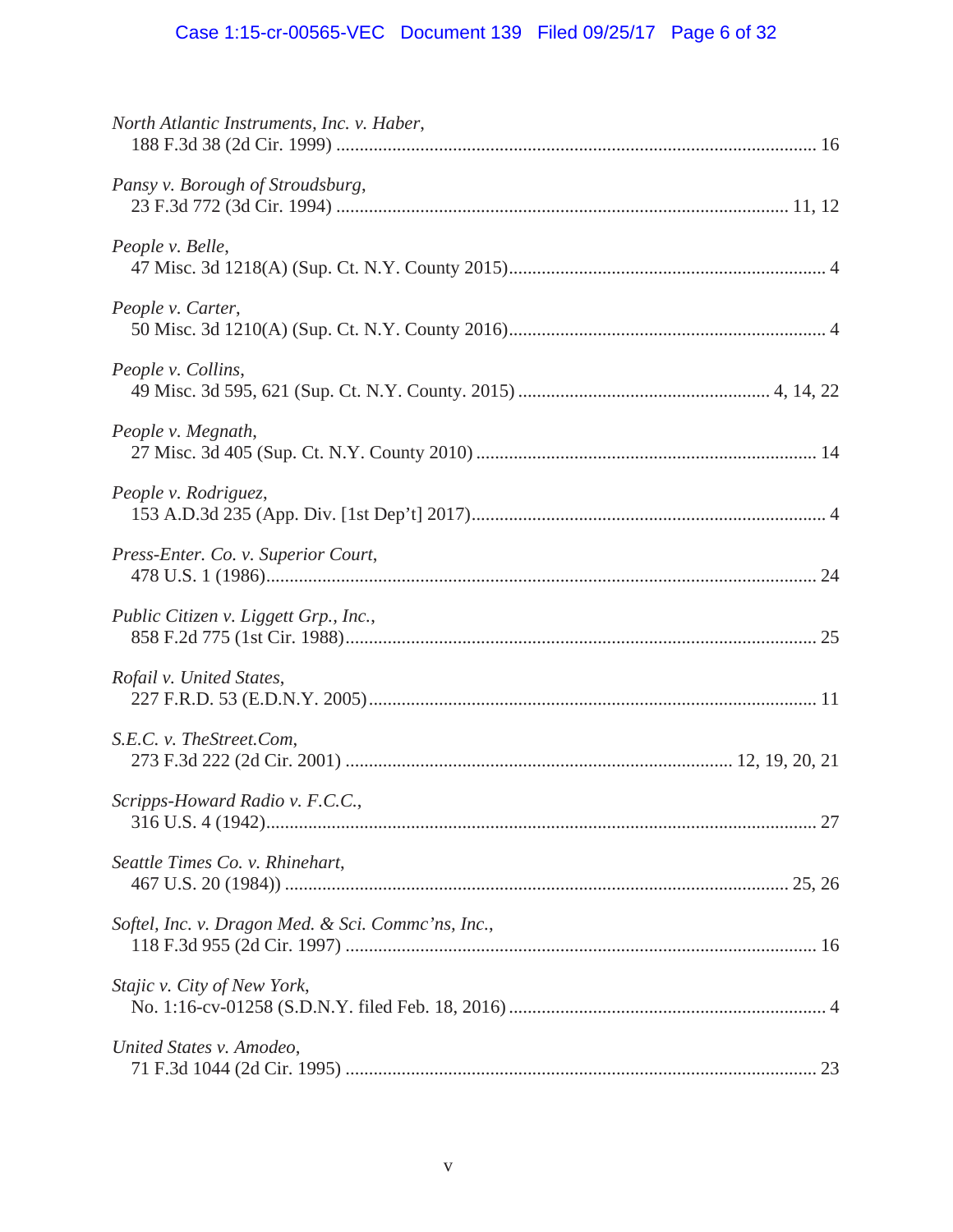# Case 1:15-cr-00565-VEC Document 139 Filed 09/25/17 Page 7 of 32

| United States v. Aref,                                                                                                                          |  |
|-------------------------------------------------------------------------------------------------------------------------------------------------|--|
| United States v. Jones,                                                                                                                         |  |
| United States v. Kerik,                                                                                                                         |  |
| United States v. Salameh,                                                                                                                       |  |
| United States v. Smith,                                                                                                                         |  |
| United States v. Wecht,                                                                                                                         |  |
| Univ. of Texas v. Camenisch,                                                                                                                    |  |
| Virginia State Bd. of Pharmacy v. Virginia Citizens Consumer Council, Inc.,                                                                     |  |
| Virginian Ry. v. United States,                                                                                                                 |  |
| <b>Other Authorities</b>                                                                                                                        |  |
| Adam Liptak, Houston DNA Review Clears Convicted Rapist,                                                                                        |  |
| Arthur R. Miller, <i>Confidentiality</i> , <i>Protective Orders</i> , and <i>Public</i>                                                         |  |
| Brian Rogers, Scores of Cases Affected After HPD Crime Lab Analyst                                                                              |  |
| Catherine Leahy Scott, Investigation into the New York City Office of<br>Chief Medical Examiner: Department of Forensic Biology, New York State |  |
| David S. Levine, The People's Trade Secrets? 18 Mich.                                                                                           |  |
| Eric Dexheimer, Austin Crime Lab Bucked DNA Standard For Years, Yet                                                                             |  |
| Erin E. Murphy, Inside the Cell: The Dark Side of Forensic DNA (2015) 19                                                                        |  |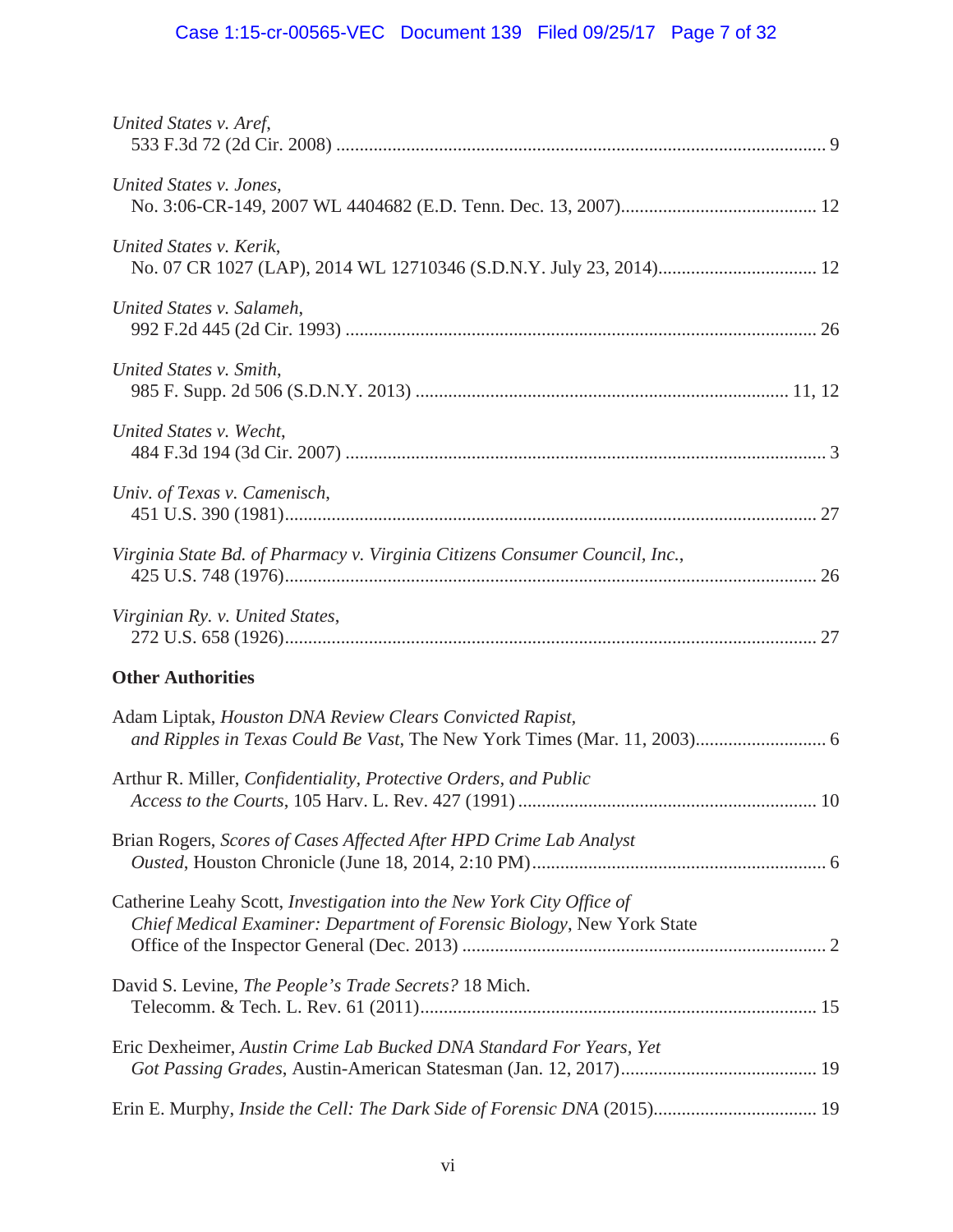# Case 1:15-cr-00565-VEC Document 139 Filed 09/25/17 Page 8 of 32

| Julia Angwin, Jeff Larson, Surya Mattu, and Lauren Kirchner, Machine Bias,                             |
|--------------------------------------------------------------------------------------------------------|
| Keith L. Alexander, National Accreditation Board Suspends                                              |
| Lauren Kirchner, Thousands of Criminal Cases in<br>New York Relied on Disputed DNA Testing Techniques, |
|                                                                                                        |
|                                                                                                        |
|                                                                                                        |
| Ryan Gabrielson, Another Startling Verdict for Forensic Science,                                       |
| Ryan Gabrielson, Houston Police End Use of Drug Tests that Helped Produce Wrongful                     |
| Tony Plohetski, Austin Police DNA Lab Closed Amid Forensics Commission's Concerns,                     |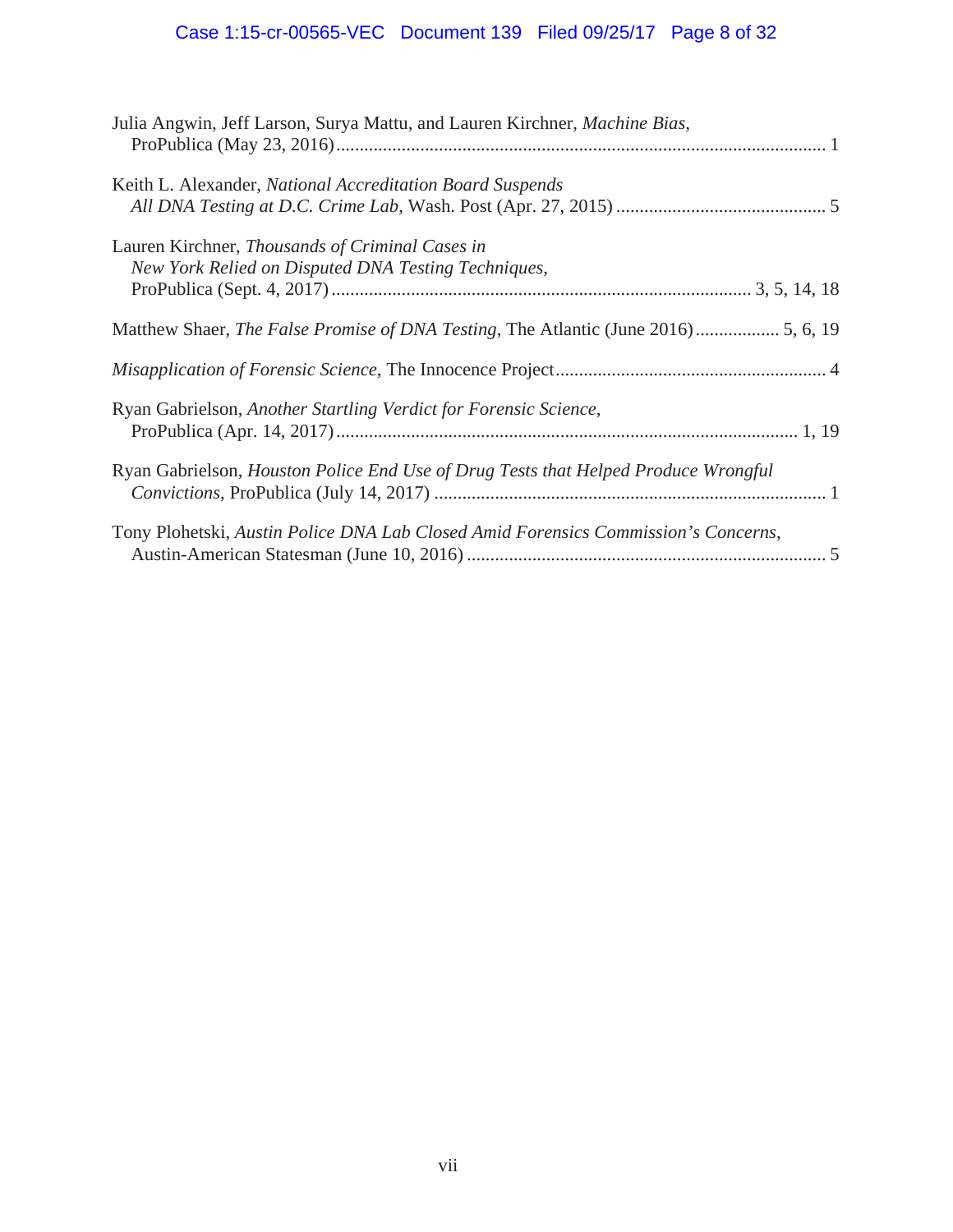## **PRELIMINARY STATEMENT**

This application is brought by Pro Publica, Inc. ("ProPublica") to obtain access to a governmental record of significant public interest that is unavailable due to an order of this Court in the underlying proceeding.

ProPublica is an independent, non-profit, online newsroom that conducts investigative reporting on matters of public concern, and regularly reports on the criminal justice system. Its staff of full-time investigative reporters have covered such issues as the value of drug tests used by the Houston police, the reliability of hair analysis tests, and computer algorithms used in risk assessments of defendants.<sup>1</sup> ProPublica's reporting is often published in conjunction with other news organizations, including the *New York Times*, the *Los Angeles Times*, the *New Yorker*, *NPR*, and the *New York Daily News*. ProPublica has won four Pulitzer Prizes since its founding in 2007.

In this matter, ProPublica seeks to vacate the protective order that currently bars defense counsel and retained experts from disclosing the source code for the Forensic Statistical Tool ("FST"). The FST software was developed by the New York Office of the Chief Medical Examiner ("OCME"), one of the largest forensic laboratories in the United States. FST relies upon probabilistic genotyping to "match" DNA samples to specific individuals. The program

<sup>&</sup>lt;sup>1</sup> Ryan Gabrielson, *Houston Police End Use of Drug Tests that Helped Produce Wrongful Convictions*, ProPublica (July 14, 2017), https://www.propublica.org/article/houston-police-enddrug-tests-that-helped-produce-wrongful-convictions, *annexed as* Ex. A to Declaration of Hannah Bloch-Wehba ("Bloch-Wehba Decl."); Ryan Gabrielson, *Another Startling Verdict for Forensic Science*, ProPublica (Apr. 14, 2017), https://www.propublica.org/article/anotherstartling-verdict-for-forensic-science-1, *annexed as* Ex. B to Bloch-Wehba Decl.; Julia Angwin, Jeff Larson, Surya Mattu, and Lauren Kirchner, *Machine Bias*, ProPublica (May 23, 2016), https://www.propublica.org/article/machine-bias-risk-assessments-in-criminal-sentencing, *annexed as* Ex. C to Bloch-Wehba Decl.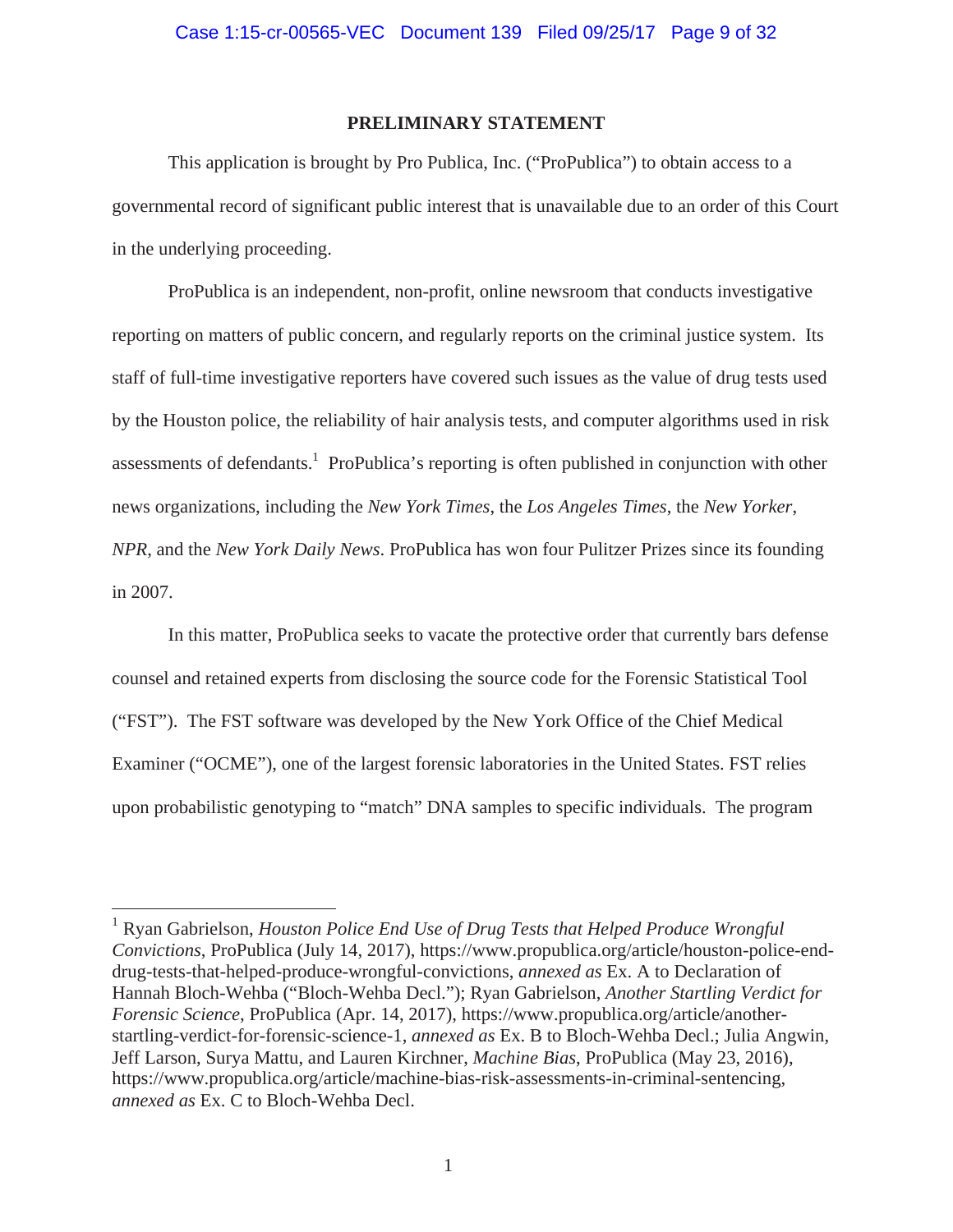#### Case 1:15-cr-00565-VEC Document 139 Filed 09/25/17 Page 10 of 32

generates a "likelihood ratio" that measures the probability that a given DNA profile is present in a mixture of DNA. The program has been used by OCME since April 2011. $^2$ 

Recognizing that access to the FST source code was essential for defendant Kevin Johnson to mount an effective defense, this Court ordered the code disclosed to Mr. Johnson's expert. Dkt. 57; Dkt. 67. Yet the OCME insisted on the imposition of a broad protective order that designates the FST source code as "highly confidential material" and prevents both defense counsel and the retained experts from sharing either the code, or their specific findings regarding that code. Dkt. 69.

Precisely because the FST may have "potentially devastating" effects in the criminal justice system, Dkt. 57, the public has a compelling need to know how the program operates. How the program functions is a matter of the utmost public concern. DNA evidence is "unlike anything known before" and can be both exculpatory and inculpatory; it "has exonerated wrongly convicted people, and has confirmed the convictions of many others.<sup>"3</sup>

Only by gaining access to the FST source code can the public meaningfully understand how this powerful technology functions and its reliability. In light of the profound importance of this technology to the integrity of the criminal justice system, and the overriding public interest in transparency, this Court should vacate the protective order and unseal Nathaniel Adams' expert declaration, Dkt 99, Ex. C.

<sup>&</sup>lt;sup>2</sup> Catherine Leahy Scott, *Investigation into the New York City Office of Chief Medical Examiner: Department of Forensic Biology*, New York State Office of the Inspector General (Dec. 2013), https://www.ig.ny.gov/sites/default/files/pdfs/OCMEFinalReport.pdf, *annexed as* Ex. D to Bloch-Wehba Decl.

<sup>3</sup> *Dist. Attorney's Office for the Third Judicial Dist. v. Osborne*, 557 U.S. 52, 62 (2009).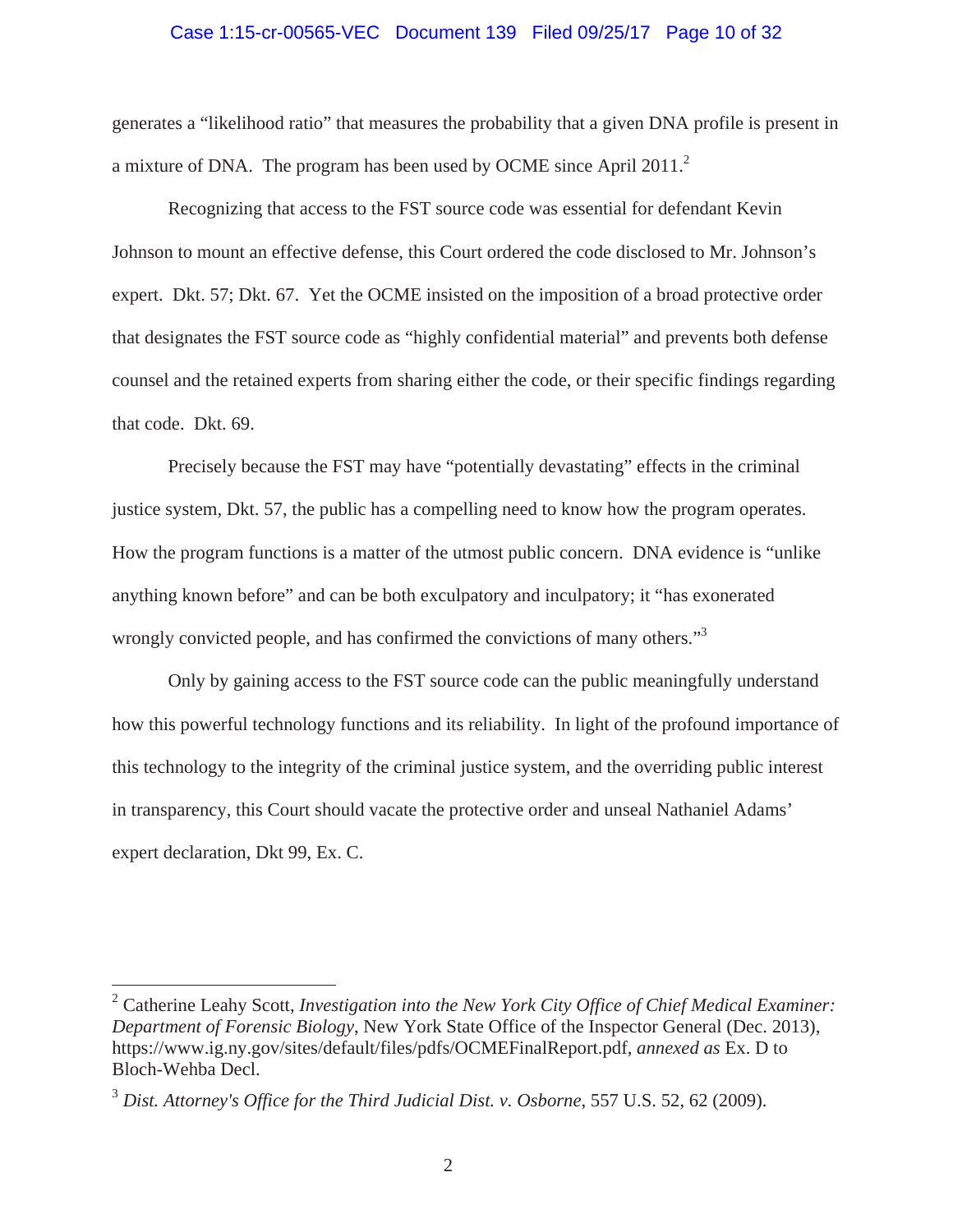### **FACTUAL AND PROCEDURAL BACKGROUND**

# **A. The Reliability and Integrity of the FST is a Matter of Substantial Controversy and Public Concern**

"The process by which the government investigates and prosecutes its citizens is an important matter of public concern." *United States v. Wecht*, 484 F.3d 194, 210 (3d Cir. 2007). The issues raised here—alleged faults in the implementation of a highly criticized forensic analysis program, and the attempt to shield that program from public scrutiny—lie at the very core of this area of public concern.

The use of the FST software has come under fire in recent years. On September 4, 2017, ProPublica and the New York Times published a lengthy investigation of OCME's use of the FST in DNA testing.<sup>4</sup> A "former member of the New York State Commission on Forensic Science said he had been wrong when he approved the use" of FST, while an expert witness who examined the source code concluded that "its accuracy 'should be seriously questioned.'" *Id.* Over the past six years, however, OCME estimates that it has used the FST in 1,350 cases. *Id.*

The FST works by computing a likelihood ratio which measures whether it is more or less likely that a known suspect contributed DNA to a mixture than an unknown person. *Id.* State courts have disagreed as to whether the FST is generally accepted in the relevant scientific community such that testimony regarding the FST is admissible. *Compare People v. Collins*, 49 Misc. 3d 595, 621 (Sup. Ct. N.Y. County 2015) ("The FST is not generally accepted in the DNA scientific community."), *with People v. Carter*, 50 Misc. 3d 1210(A) (Sup. Ct. N.Y. County

<sup>&</sup>lt;sup>4</sup> Lauren Kirchner, *Thousands of Criminal Cases in New York Relied on Disputed DNA Testing Techniques*, ProPublica (Sept. 4, 2017), https://www.propublica.org/article/thousands-ofcriminal-cases-in-new-york-relied-on-disputed-dna-testing-techniques, *annexed as* Ex. E to Bloch-Wehba Decl.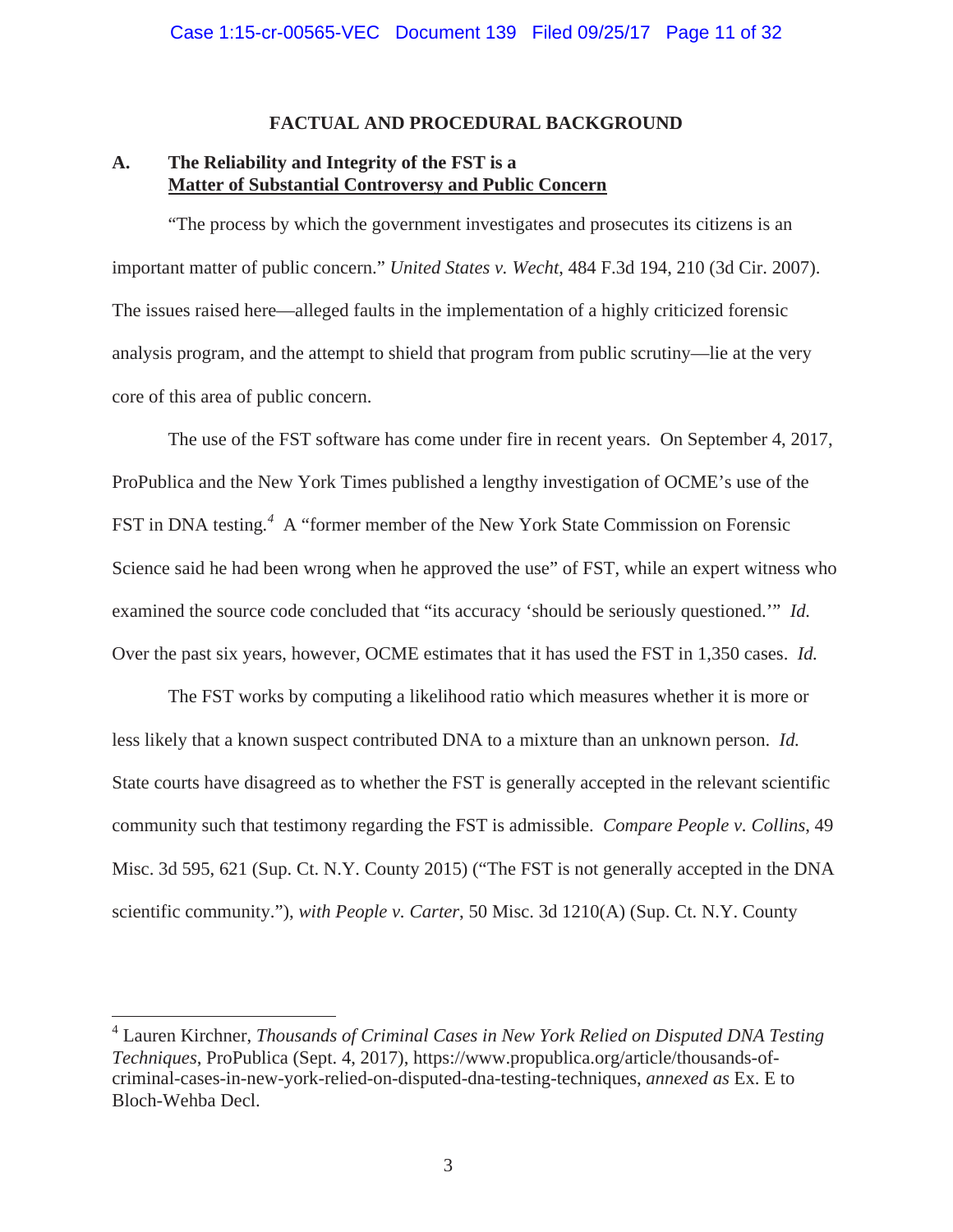2016), *People v. Rodriguez*, 153 A.D.3d 235 (App. Div. [1st Dep't] 2017), *and People v. Belle*, 47 Misc. 3d 1218(A) (Sup. Ct. N.Y. County 2015) (allowing FST evidence)*.* 

Federal, state, and city officials have trained a critical eye on the FST. In *Collins*, the defense experts who concluded that the FST is flawed included Dr. Bruce Budowle, "the father of American DNA analysis" and a sixteen-year veteran of the FBI DNA laboratory; Dr. Eli Shapiro, OCME's former Director of Training; and Dr. Ranajit Chakraborty, a former member of the New York State DNA subcommittee that approved the FST in 2010. Last year, Dr. Marina Stajic filed a civil lawsuit against the City of New York alleging that she had been unlawfully terminated from her position as Director of OCME's Forensic Toxicology Laboratory, partly in retaliation for appearing to raise questions about "low copy number" analytic methods. Compl., *Stajic v. City of New York*, No. 1:16-cv-01258 (S.D.N.Y. Feb. 18, 2016), Dkt 1.

Whether the FST is sufficiently reliable to generate probative evidence remains in question today. This is not an academic debate: errors in forensic science lead to the imprisonment of innocent people.<sup>5</sup>

In the case of the FST, it is not just the forensic science that is a matter of controversy, but also the programming code that determines how the FST operates. Even if the forensic science theory and methodology that underpins the FST is sound, one bad line of programming in a software program like the FST could render the results complete junk. The FST program is a "black box:" "the data go in, and out comes the solution, and we're not fully informed of what

<sup>5</sup> *Misapplication of Forensic Science*, The Innocence Project,

https://www.innocenceproject.org/causes/misapplication-forensic-science/, *annexed as* Ex. F to Bloch-Wehba Decl. (finding that in a study of over 350 post-conviction exonerations, almost half of wrongful convictions were based on improper forensic science at trial).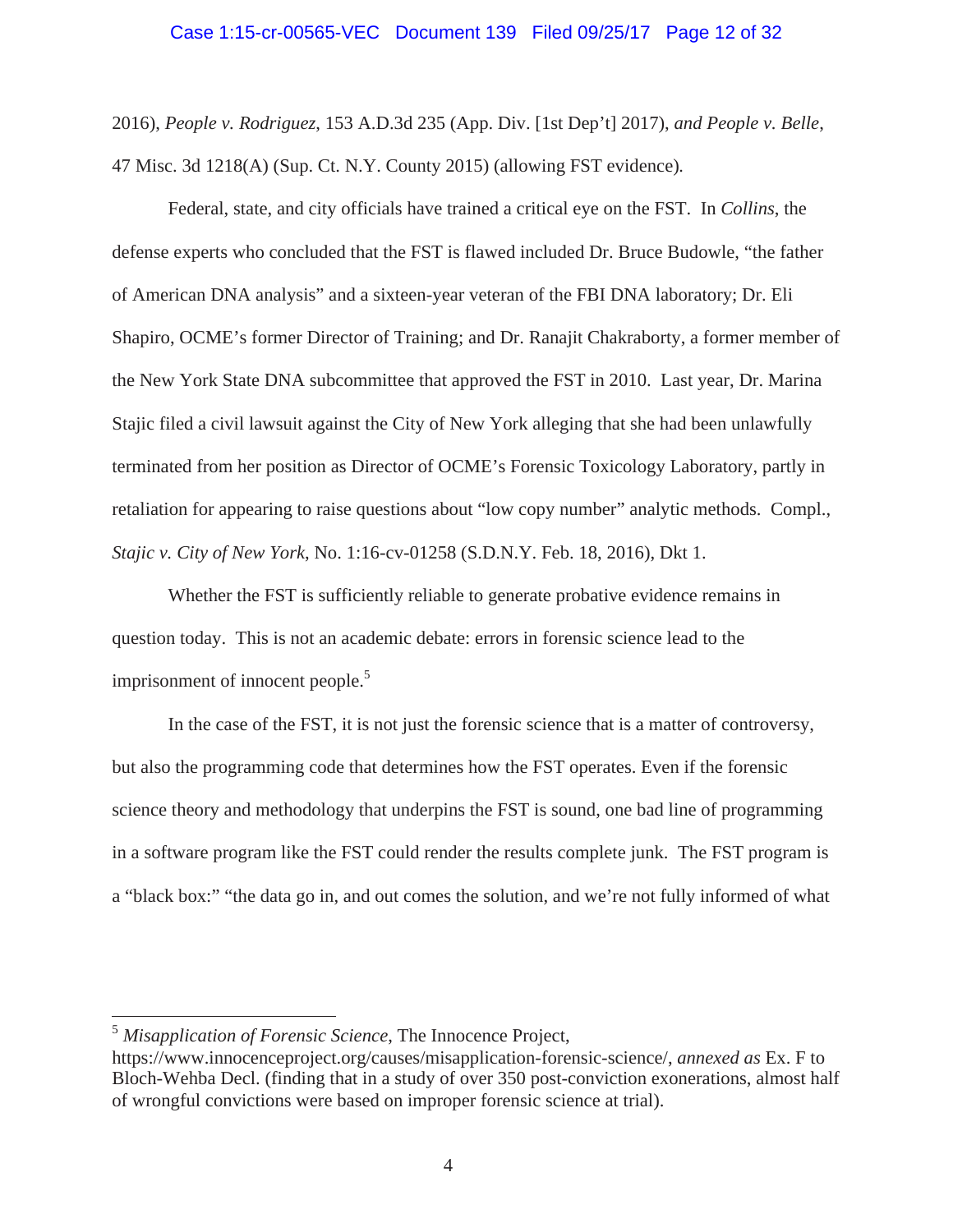### Case 1:15-cr-00565-VEC Document 139 Filed 09/25/17 Page 13 of 32

happened in between."<sup>6</sup> A scientist at OCME, who remained anonymous in the ProPublica article out of fear of career repercussions, stated that "We don't know what's going on in that black box, and that is a legitimate question." Kirchner, Bloch-Wehba Decl Ex. E. The scientist added that "evidence in older cases should 'absolutely' be retested in light of growing cases about the FST." *Id.*

Indeed, when the expert in this case, Nathaniel Adams, a computer scientist and engineer, reviewed the FST source code for the defense, he found significant problems and errors. Mr. Adams found that "the program dropped valuable data from its calculations" in a way that "could unpredictably affect the likelihood assigned to the defendant's DNA being in the mixture." *Id.* Mr. Adams concluded that "the correctness of the behavior of the FST software should be seriously questioned." Ex. C at 21, Dkt. 99.

Concerns over the validity of particular forensic analysis methods are an issue of vital public interest. In recent years, the use of flawed methods in analyzing DNA has led to the closure of DNA labs in Washington D.C. and in Austin.<sup>7</sup>

In 2003, after an audit of a DNA lab in Houston found poorly trained technicians misinterpreting data from contaminated samples and marking it down in shoddy records, "police and prosecutors vowed to retest DNA evidence in every case where it was used to obtain a

<sup>6</sup> Matthew Shaer, *The False Promise of DNA Testing*, The Atlantic (June 2016), https://www.theatlantic.com/magazine/archive/2016/06/a-reasonable-doubt/480747/, *annexed as*  Ex. G to Bloch-Wehba Decl.

<sup>7</sup> Keith L. Alexander, *National Accreditation Board Suspends All DNA Testing at D.C. Crime Lab*, Wash. Post (Apr. 27, 2015), https://www.washingtonpost.com/local/crime/nationalaccreditation-board-suspends-all-dna-testing-at-district-lab/2015/04/26/2da43d9a-ec24-11e4 a55f-38924fca94f9\_story.html, *annexed as* Ex. H to Bloch-Wehba Decl.; Tony Plohetski, *Austin Police DNA Lab Closed Amid Forensics Commission's Concerns*, Austin-American Statesman (June 10, 2016), http://www.mystatesman.com/news/austin-police-dna-lab-closed-amidforensics-commission-concerns/rjbYwEnkci0IVy7LAPXVnM, *annexed as* Ex. I to Bloch-Wehba Decl.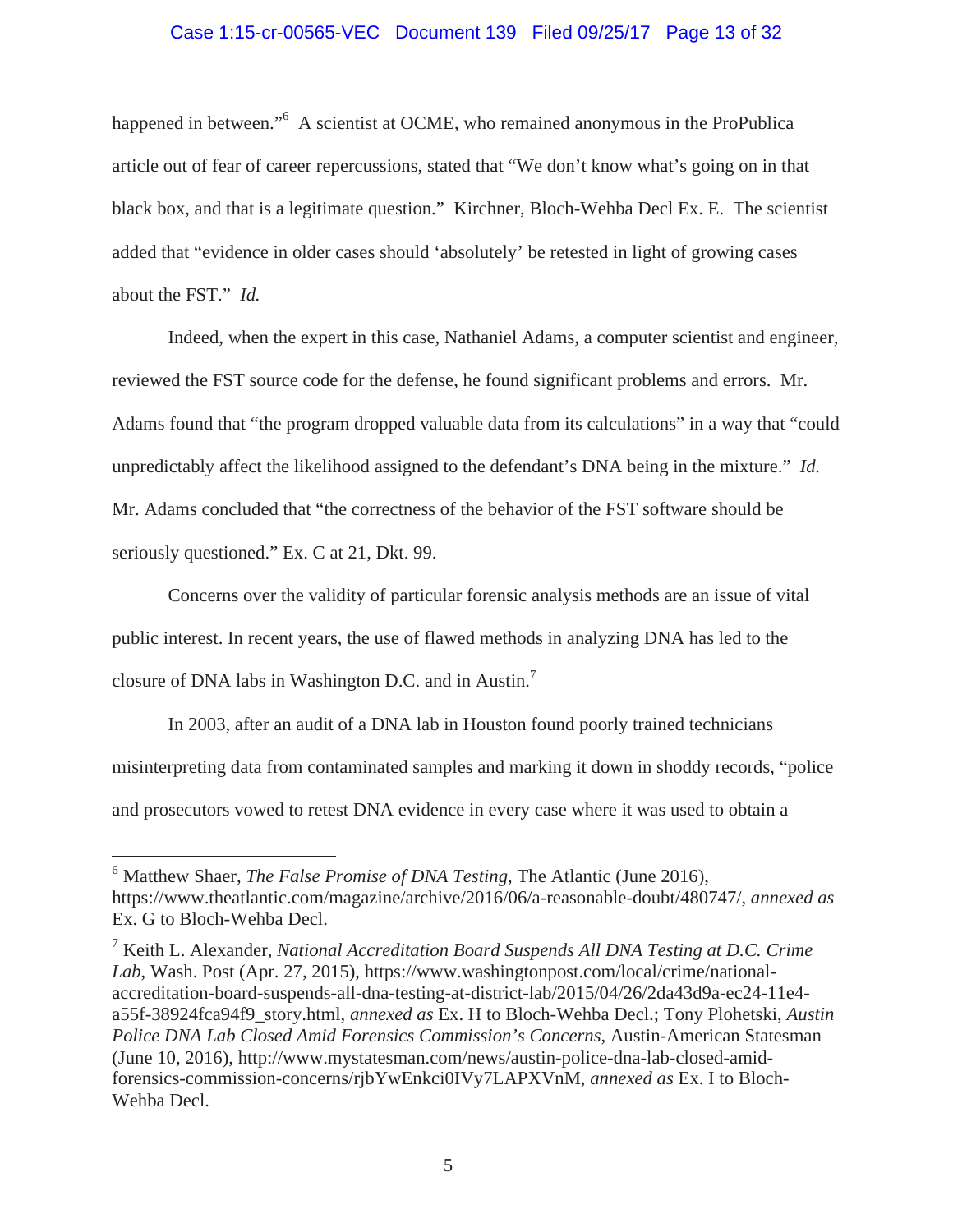# Case 1:15-cr-00565-VEC Document 139 Filed 09/25/17 Page 14 of 32

conviction."<sup>8</sup> The first wave of case files given to the district attorney's office included those of seven death row inmates. *Id*. One man, Josiah Sutton, convicted at the age of 16 and sentenced to 25 years in prison for a rape the Houston lab claimed he committed, was exonerated after retesting. Shaer, Bloch-Wehba Decl. Ex. G. In 2014, the same Houston lab, having reopened and changed management, faced a high-profile scandal when an internal investigation revealed a lab technician tampering with official records, among other things.<sup>9</sup>

That the FST source code has remained secret compounds the public concern regarding its methodology. When FST analysis arrives in a courtroom, it is the product of forensic science, of computer programmers, and of lab technicians. The historical record confirms that any fault in the process of producing an analytic result—even an honest mistake or human error—can result in the conviction of the innocent.

In light of the questions raised by many experts concerned about OCME's use of the FST, the tool's use in more than a thousand criminal investigations presents serious concerns about the validity of the convictions and guilty pleas that resulted. Without access to the source code to determine how the program functions, assurances from OCME officials that the FST is a reliable piece of software are simply glib promises. The disclosure of the source code underlying the FST is necessary for independent experts to audit the code and to reevaluate any convictions or guilty pleas arising from its use.

<sup>8</sup> Adam Liptak, *Houston DNA Review Clears Convicted Rapist, and Ripples in Texas Could Be Vast*, The New York Times (Mar. 11, 2003), http://www.nytimes.com/2003/03/11/us/houstondna-review-clears-convicted-rapist-and-ripples-in-texas-could-be-vast.html, *annexed as* Ex. J to Bloch-Wehba Decl.

<sup>9</sup> Brian Rogers, *Scores of Cases Affected After HPD Crime Lab Analyst Ousted*, Houston Chronicle (June 18, 2014, 2:10 PM), http://www.houstonchronicle.com/news/houstontexas/houston/article/Scores-of-cases-affected-after-HPD-Crime-Lab-5562835.php, *annexed as*  Ex. K to Bloch-Wehba Decl.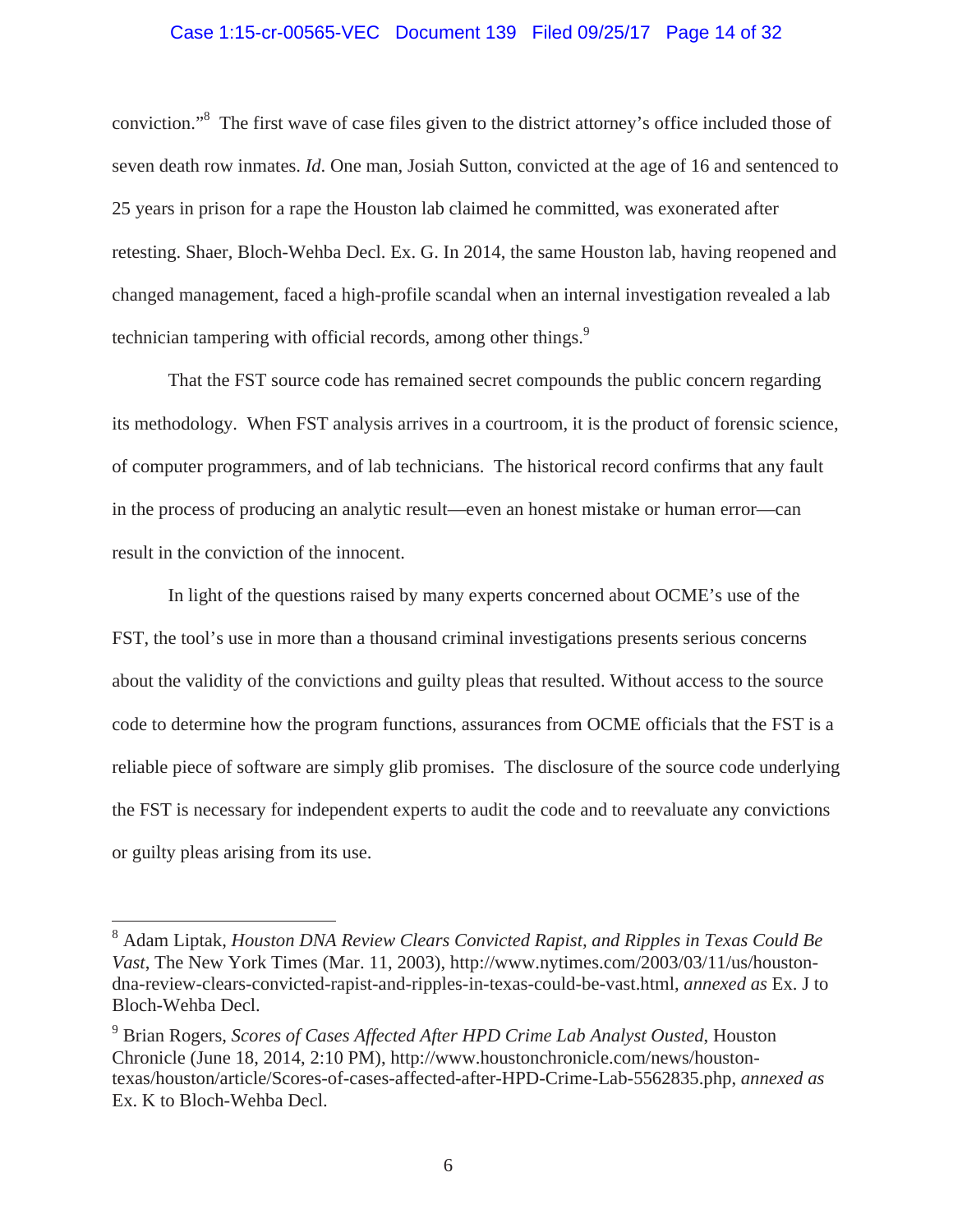## **B. Concerns About The Reliability of the FST Were at the Core of This Case**

In April 2015, Kevin Johnson was arrested by the police after a search of the apartment he was in resulted in the recovery of two guns. In testing the guns, the lab found that one gun contained the DNA of two individuals, while the second contained three. According to the prosecution in this case, the FST program calculated that it was 156 times more likely than not that the first gun contained Mr. Johnson's DNA.

Mr. Johnson requested access to the FST source code. The government refused, on the irrelevant ground that the FST source code was "a proprietary and copyrighted" tool owned by the City of New York. Dkt 37. This Court granted Mr. Johnson's request for a subpoena ordering OCME to produce the FST source code. Dkt. 57. Subsequently, OCME filed letter submissions detailing its objections to the subpoena, which Mr. Johnson responded to, and which the Court considered as a motion to quash the subpoena. Dkts. 59, 61, 62, 63, 65, and 66. In its final submission, OCME proposed that the defense expert could "review" the code, but not "possess" it. Dkt. 66.

On July 6, 2016, the Court denied OCME's motion to quash, and ordered the parties to meet and confer regarding a protective order. Dkt 67. The Court emphatically rejected the "strict constraints" that OCME had proposed in its letter submissions as "draconian," and ordered that "Defendant's expert is entitled to possess the source code for purposes of conducting an analysis." *Id.* at 2. The parties met and conferred, without any notice to the media or the community of interested scientists, reached an agreement as to the terms of the protective order, and filed a signed protective order on Friday, July 15, 2016. Dkt. 68. On Monday, July 18, 2016, the Court approved the proposed protective order. Dkt. 69.

Under the Order, the FST source code is designated as "Highly Confidential Material" that may not be disclosed to the public. Dkt. 69. The protective order requires the parties to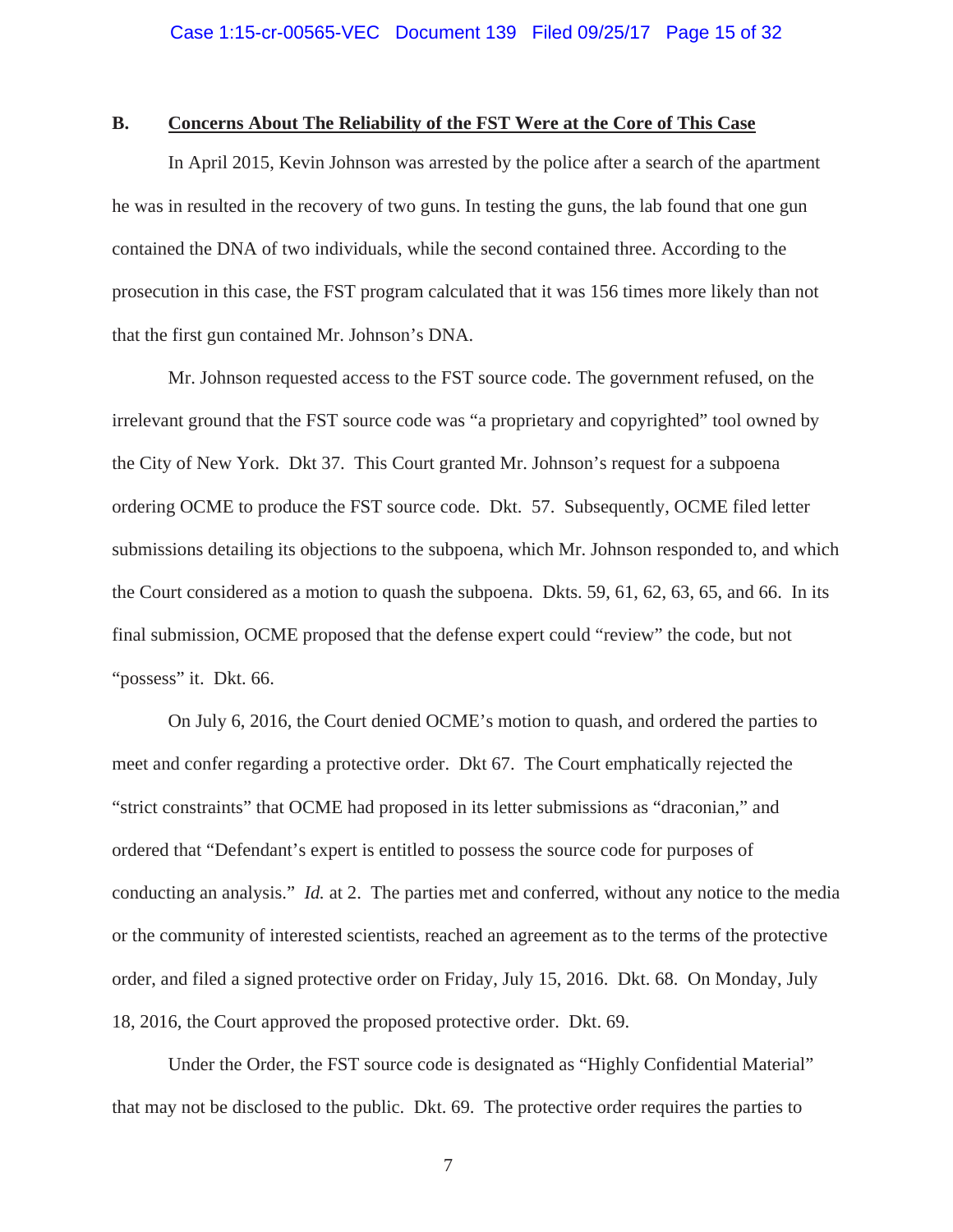#### Case 1:15-cr-00565-VEC Document 139 Filed 09/25/17 Page 16 of 32

return the FST source code to the producing party within 30 days of the final disposition of the action—that is, by October 12,  $2017<sup>10</sup>$  *Id.* 

ProPublica now seeks to intervene in this action and asks this Court to vacate the protective order and to unseal the portions of the Declaration of Expert Witness Nathaniel Adams, Ex. C, Dkt. 99, that are redacted in the public file. So as to permit orderly litigation and preserve the status quo, ProPublica also respectfully requests that this Court stay the order's requirement that the software be returned to OCME by October 12, 2017 while the Court considers the merits of this Application.

#### **ARGUMENT**

# **I. THE COURT SHOULD PERMIT PROPUBLICA TO INTERVENE FOR THE LIMITED PURPOSE OF LIFTING THE PROTECTIVE ORDER GOVERNING THE FST SOURCE CODE**

The Federal Rules of Criminal Procedure are silent on intervention. The Second Circuit nevertheless has recognized that third parties may intervene in criminal cases to assert public rights of access. *See United States v. Aref*, 533 F.3d 72, 81 (2d Cir. 2008) ("A motion to intervene to assert the public's First Amendment right of access to criminal proceedings is proper."). In approving such interventions, the Second Circuit has explained that the vindication of access rights "requires some meaningful opportunity for protest by persons other than the initial litigants." *Id.* (quoting *In re Herald Co.*, 734 F.2d 93, 102 (2d Cir.1984)).

This same reasoning requires that a non-party may intervene in a criminal case for the limited purpose of lifting a protective order that bars access to records disclosed in a criminal prosecution. This is particularly true in the present case, where the substantial public interest in disclosure of the source code is distinct from the defendant's own interest. Here, moreover,

 $10$  Mr. Johnson was sentenced on August 29, 2017. Dkt. 135. His time to appeal his conviction lapsed on September 13, 2017.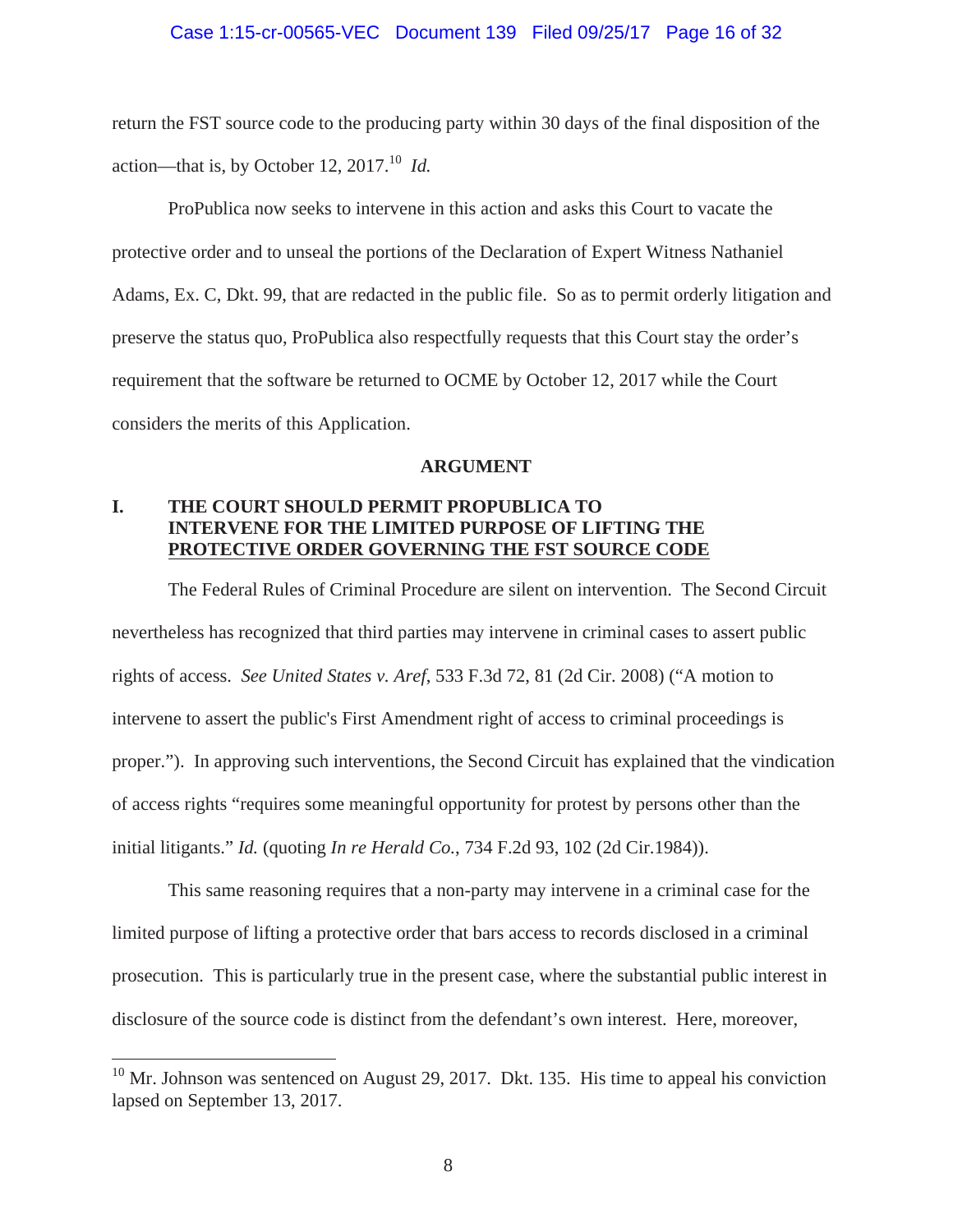#### Case 1:15-cr-00565-VEC Document 139 Filed 09/25/17 Page 17 of 32

ProPublica asserts a First Amendment right to the currently sealed information as a recipient of the abridged speech of a willing speaker. *See infra* Part IV. The First Amendment "necessarily protects the right to receive" information and ideas. *Kleindienst v. Mandel*, 408 U.S. 753, 762- 63 (1972) (internal quotations omitted). Accordingly, this Court has held that "potential recipients of speech" may "challenge the abridgment of that speech." *In re Application of Dow Jones & Co., Inc.*, 842 F.2d 603, 607 (2d Cir. 1988). Under *Dow Jones*, an individual has standing to intervene if he is "actually [a] potential receiver[] of otherwise restrained speech." *Id.* ProPublica's intervention is therefore proper.

## **II. THE COURT SHOULD EXERCISE ITS DISCRETION TO VACATE OR MODIFY THE PROTECTIVE ORDER**

#### **A. Protective Orders Require Good Cause**

Federal Rule of Criminal Procedure 16(d)(1) empowers courts to, "for good cause, deny, restrict, or defer discovery or inspection, or grant other appropriate relief." Likewise, "the decision to modify a protective order is one committed to the sound discretion of the trial court." *Daniels v. City of New York*, 200 F.R.D. 205, 207 (S.D.N.Y. 2001). Good cause is the "touchstone" of a court's power to issue protective orders while parties exchange discovery. *In re Zyprexa Injunction*, 474 F. Supp. 2d 385, 415 (E.D.N.Y. 2007). "Good cause exists when a party shows that disclosure will result in a 'clearly defined, specific and serious injury.'" *United States v. Smith*, 985 F. Supp. 2d 506, 523 (S.D.N.Y. 2013) (quoting *In re Terrorist Attacks on September 11*, *2001*, 454 F. Supp. 2d 220, 222 (S.D.N.Y.2006)). Even when parties consent to a stipulated protective order, as they did here, "good cause remains the standard." *Smith*, 985 F. Supp. 2d at 523 (citing *United States v. Luchko*, No. 06–CR–319, 2006 WL 3060985, at \*3 (E.D.Pa. Oct. 27, 2006)).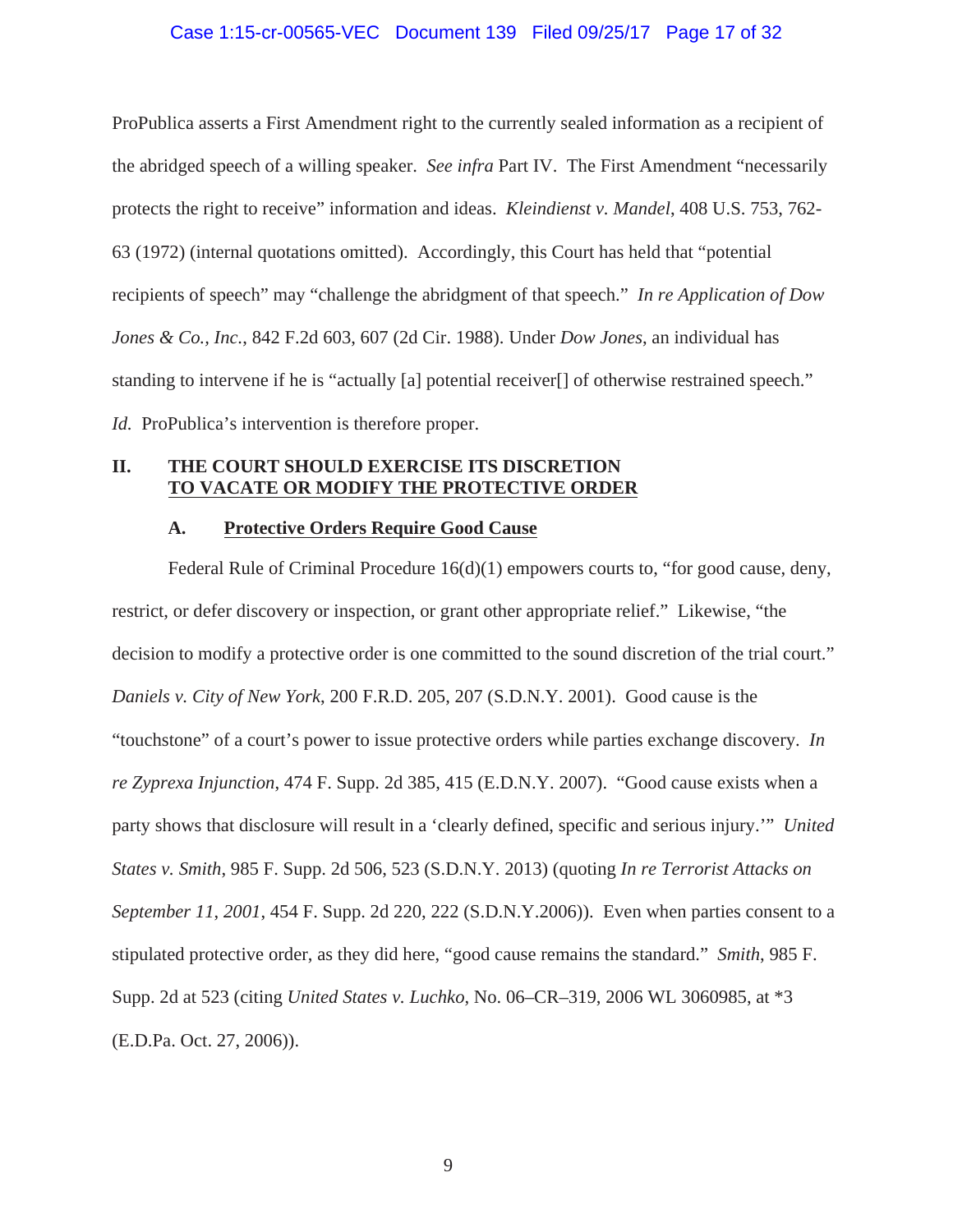#### Case 1:15-cr-00565-VEC Document 139 Filed 09/25/17 Page 18 of 32

"In considering whether good cause exists for a protective order, the federal courts have generally adopted a balancing process." *Pansy v. Borough of Stroudsburg*, 23 F.3d 772, 787 (3d Cir. 1994) (citing Arthur R. Miller, *Confidentiality, Protective Orders, and Public Access to the Courts*, 105 Harv. L. Rev. 427, 432–33 (1991)); *Rofail v. United States*, 227 F.R.D. 53, 55 (E.D.N.Y. 2005) ("[I]f the movant establishes good cause for protection, the court may balance the countervailing interests to determine whether to exercise discretion and grant the order.") (quoting *Hasbrouck v. BankAmerica Hous. Servs.*, 187 F.R.D. 453, 455 (N.D.N.Y. 1999), *aff'd sub nom. Hasbrouck v. BankAmerica Hous. Servs., Inc.,* 190 F.R.D. 42 (N.D.N.Y. 1999)).<sup>11</sup> In considering whether good cause exists to issue a protective order, courts take into account "whether a party benefitting from the order of confidentiality is a public entity or official. Similarly, the district court should consider whether the case involves issues important to the public." *Pansy*, 23 F.3d at 788; *see also S.E.C. v. TheStreet.Com*, 273 F.3d 222, 227 (2d Cir. 2001) (affirming district court's modification of a protective order on account of the public interest in the "interaction between the SEC and NYSE, two quasi-government agencies").

The effort by OCME, a government agency, to shield from scrutiny source code that was developed by New York City employees and paid for with taxpayer funds gives rise to the kind of public interest that weighs strongly against confidentiality. Courts have regularly recognized that such of public interest constitutes a significant "countervailing interest" in exercising discretion to grant or deny a protective order. *Rofail v. United States*, 227 F.R.D. at 55; *see also In re Agent Orange Prod. Liab. Litig.*, 821 F.2d 139, 148 (2d Cir. 1987) ("Any inconvenience to

 $11$  The standards for lifting protective orders on discovery developed and used in civil proceedings apply to criminal proceedings as well. *See United States v. Kerik*, No. 07 CR 1027 (LAP), 2014 WL 12710346, at \*1 n.1 (S.D.N.Y. July 23, 2014); *Smith*, 985 F. Supp. 2d at 522 (citing *Gambale v. Deutsche Bank AG*, 377 F.3d 133, 142 (2d Cir.2004)); *United States v. Jones*, No. 3:06-CR-149, 2007 WL 4404682, at \*1 (E.D. Tenn. Dec. 13, 2007) (acknowledging use of civil precedent when citing *Pansy*, 23 F.3d 772 at 786 (3d Cir.1994)).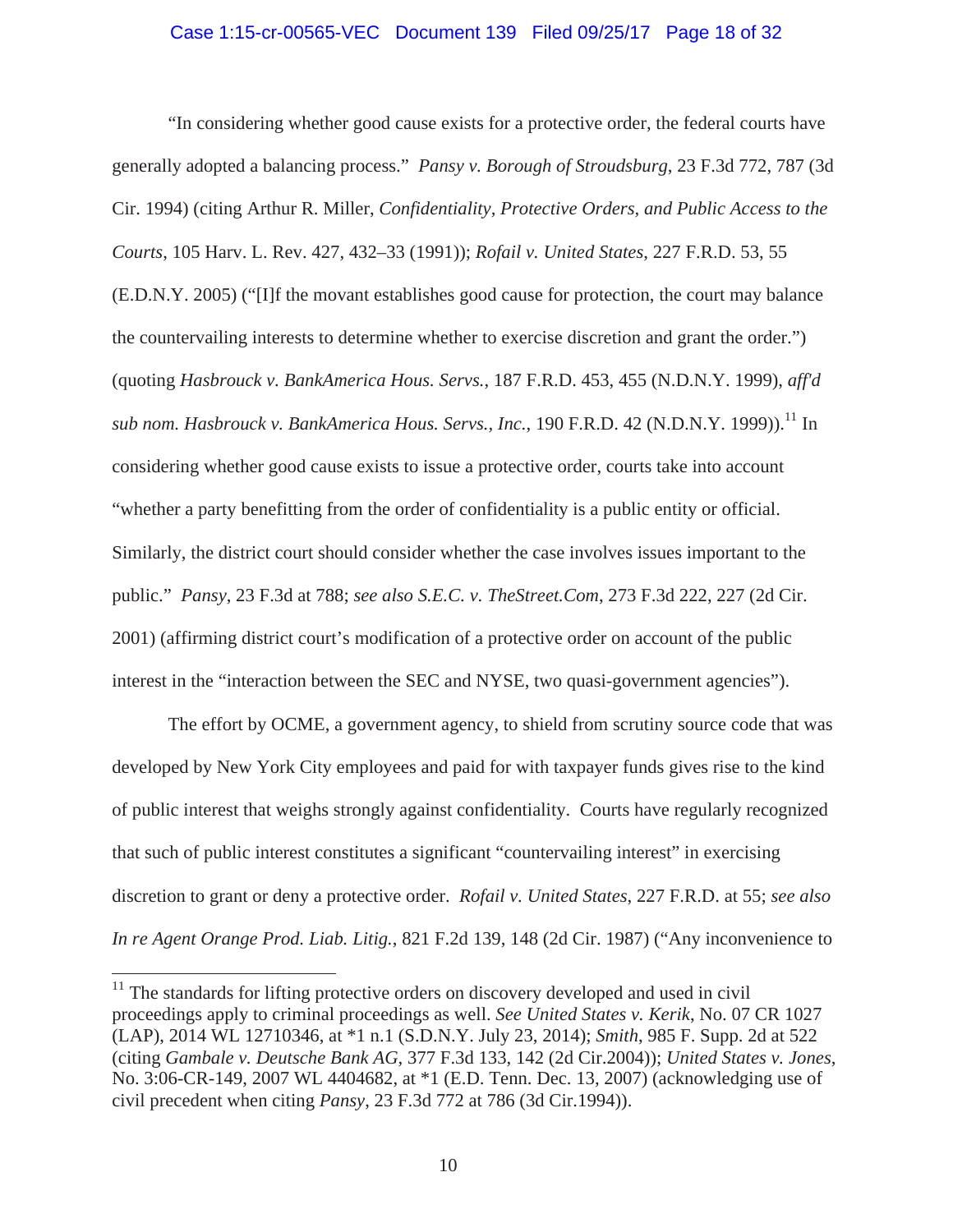#### Case 1:15-cr-00565-VEC Document 139 Filed 09/25/17 Page 19 of 32

which appellants are subjected certainly is outweighed by the enormous public interest"); *City of Hartford v. Chase*, 733 F. Supp. 533, 536 n. 5 (D. Conn. 1990), *rev'd on other grounds*, 942 F.2d 130 (2d Cir. 1991) ("Where the parties are private, the right to rely on confidentiality in their dealings is more compelling than where a government agency is involved, as the public has a countering interest in, and thus the claim of access to the conduct of public business by a governmental agency").

No good cause exists for continuing the protective order because OCME has not shown, and cannot show, a cognizable injury that would result from disclosure of the FST source code to the scientific community and the press in order to assess its validity and performance.

### **B. OCME Cannot Meet Its Burden To Justify Continued Confidentiality**

"When a private party asserts a public interest in order to gain access to information" and moves to modify a protective order, the party seeking continued confidentiality bears the burden to demonstrate good cause. *See Daniels*, 200 F.R.D. at 207 (citing *In re Agent Orange Prod. Liab. Litig.*, 104 F.R.D. 559, 567–68 (E.D.N.Y.1985), *aff'd on other grounds*, 821 F.2d 139 (2d Cir.1987)); *see also Bayer AG & Miles, Inc. v. Barr Labs., Inc.*, 162 F.R.D. 456, 462 (S.D.N.Y. 1995).

"[I]f good cause is not shown, the discovery materials in question should not receive judicial protection and therefore would be open to the public for inspection." *Gambale v. Deutsche Bank AG*, 377 F.3d 133, 142 (2d Cir. 2004) (internal quotation marks omitted). "It is undisputed that a district court retains the power to modify or lift protective orders that it has entered." *Id.*, 141 (quoting *In re Agent Orange Prod. Liab. Litig*., 821 F.2d at 145) (internal quotation marks omitted).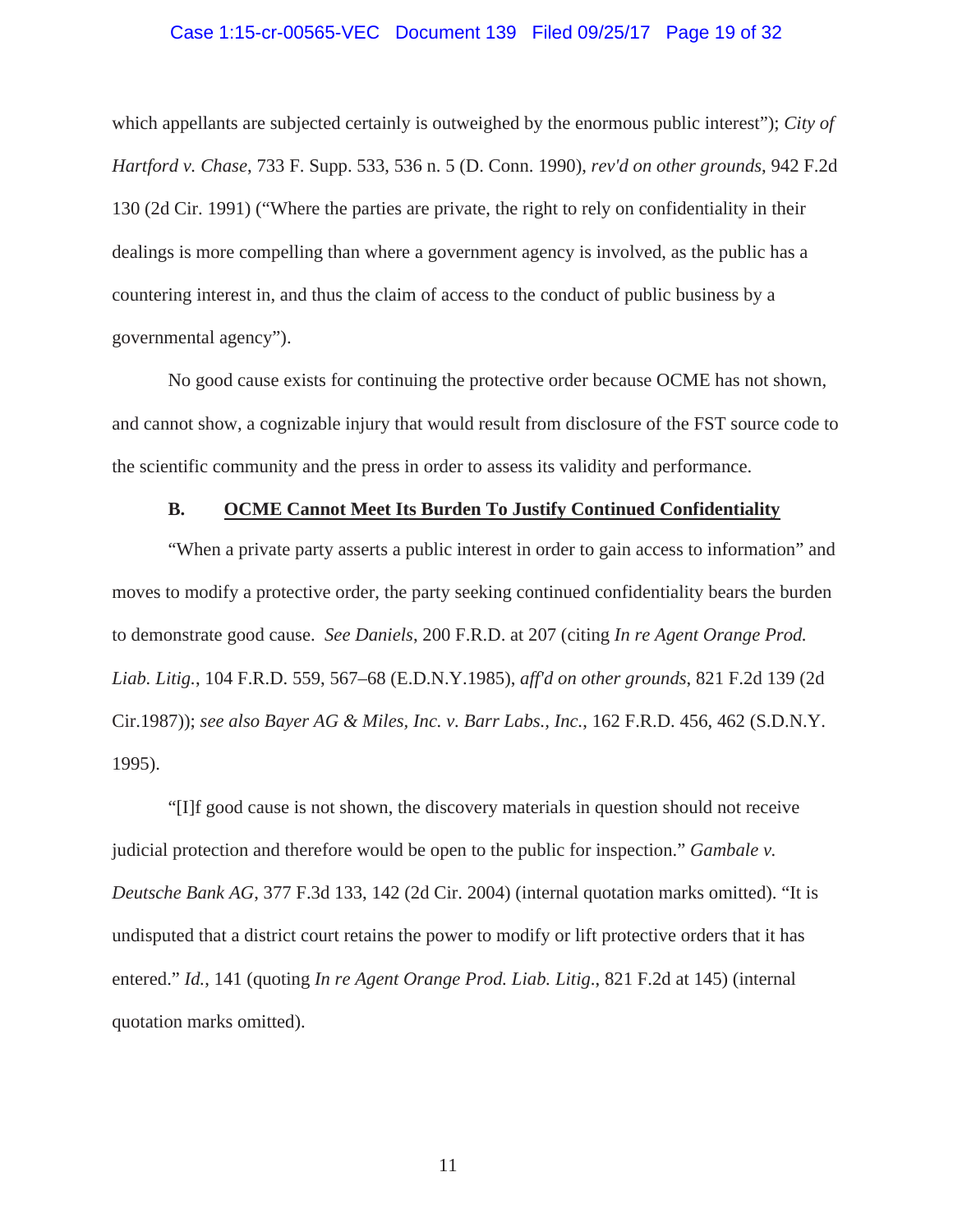## **1. The public has a substantial interest in disclosure of the FST source code.**

There is a clear public interest in disclosure of the FST source code, which has been used to generate evidence for use in thousands of criminal cases. Defense attorneys report that, when confronted with "unfavorable FST results," most defendants plead guilty. Kirchner, Bloch-Wehba Decl. Ex. E. State courts have split regarding whether the FST methodology meets the standard of being accepted in the relevant scientific community. *Compare Collins*, 49 Misc. 3d at 621, (holding that "the FST is not generally accepted in the DNA scientific community"), *with People v. Megnath*, 27 Misc. 3d 405, 411 (Sup. Ct. N.Y. County 2010) (finding that "LCN DNA testing as performed by the New York City OCME, is generally accepted as reliable in the forensic scientific community . . .").

The controversy surrounding the FST, and its use by the OCME, illustrates precisely why this is a matter in which "the public has  $a[n]$ ...] interest in, and thus the claim of access to the conduct of public business by a governmental agency." *City of Hartford*, 733 F. Supp. at 536 n. 5, *rev'd on other grounds*, 942 F.2d 130 (2d Cir. 1991). In *Collins*, a slew of eminent expert witnesses openly criticized the accuracy of the FST, arguing that the software leads to unacceptably high rates of false positives. The defense witnesses included Dr. Bruce Budowle— "the father of American DNA analysis" and a sixteen-year veteran of the FBI laboratory—who concluded that the FST's analysis of small DNA samples was unreliable. *Collins*, 49 Misc. 3d at 608–10. Former state and city employees, including Dr. Eli Shapiro, OCME's former Director of Training, and Dr. Ranajit Chakraborty, who had served on the New York State DNA subcommittee that had approved the FST, have also critiqued the FST. *Id.* at 608–12, 616.

The expert report submitted in connection with this matter only intensifies the public interest in understanding whether the FST functions as OCME claims. After examining the FST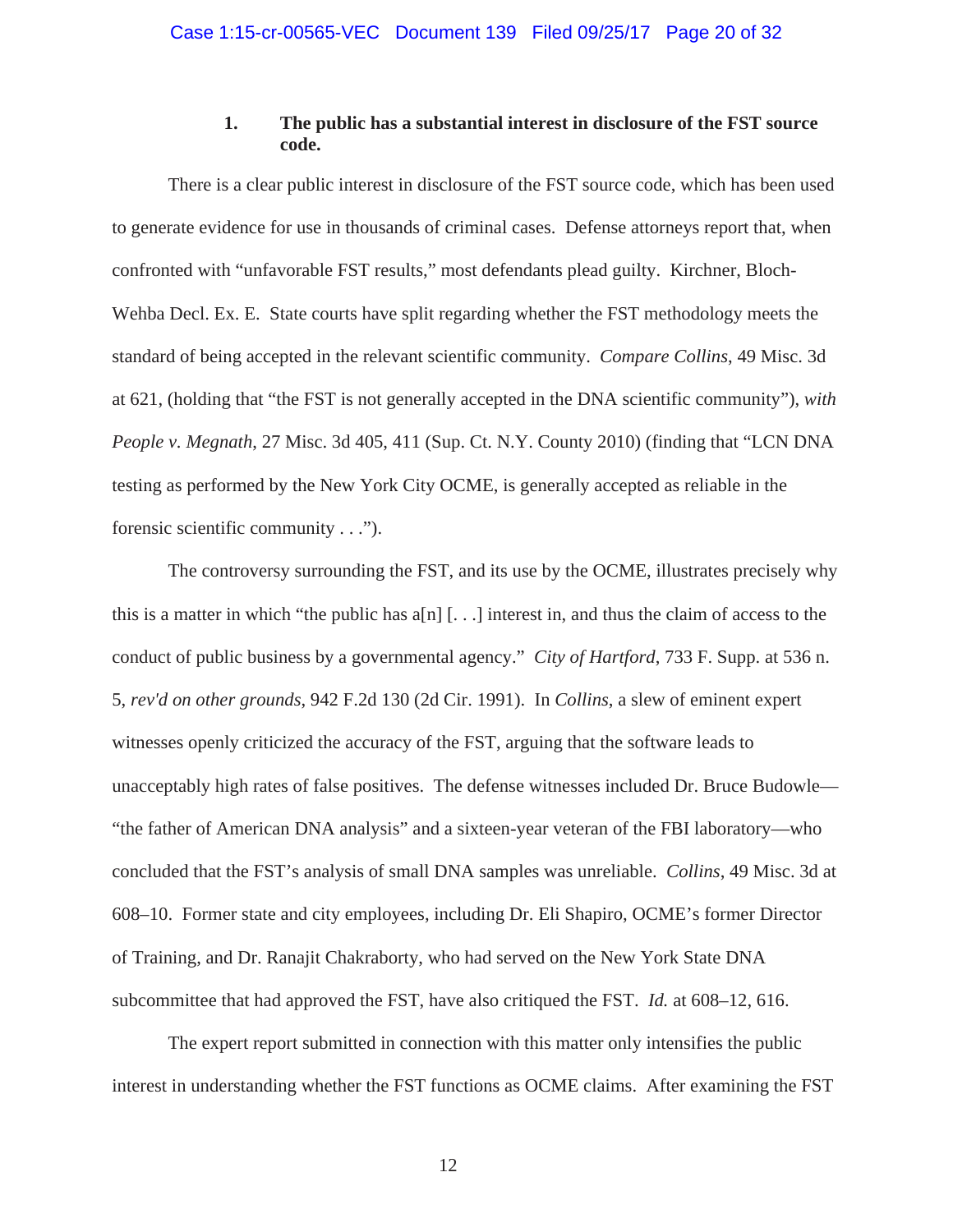#### Case 1:15-cr-00565-VEC Document 139 Filed 09/25/17 Page 21 of 32

source code, Nathaniel Adams, the expert witness for the defense, concluded that "the correctness of the behavior of the FST software should be seriously questioned." Declaration of Expert Witness Nathaniel Adams, Ex. C at 21, Dkt. 99. Portions of the Adams Declaration that supply more detail on the problems with the code are redacted and denied by court order to disinterested experts.

The public has a substantial interest in understanding the extensive, long-running disagreement among experts in the field about the reliability, accuracy, and fairness of the FST. But experts can only fully understand the program—and vet it for inaccuracies—by inspecting the source code to determine how it functions. Even if the underlying forensic science were utterly uncontroversial, inspection of the code itself is essential to determine whether the program works as claimed. A mistake in the code can generate flawed results, even if it is based on sound theoretical foundations. However, without a serious independent review, such mistakes might linger suspected but unknown, hidden from the public, including to the people whose convictions may have been impacted.

Because of the controversy surrounding the FST, and the enormous impact on the criminal justice system, the public has a substantial interest in the program. As a result of this public interest, the standard for modification of a protective order articulated in *Agent Orange*  applies here. OCME must therefore demonstrate good cause for continuance of the order, but has failed to do so.

#### **2. OCME would not be injured by disclosure of the code.**

OCME cannot show a clearly defined, specific and serious injury that would flow from disclosure of the FST source code. The FST source code is not "proprietary" in the sense that OCME's economic interests would be jeopardized by disclosure. While the protection of proprietary information may merit a protective order in some instances, *In re Parmalat Sec.*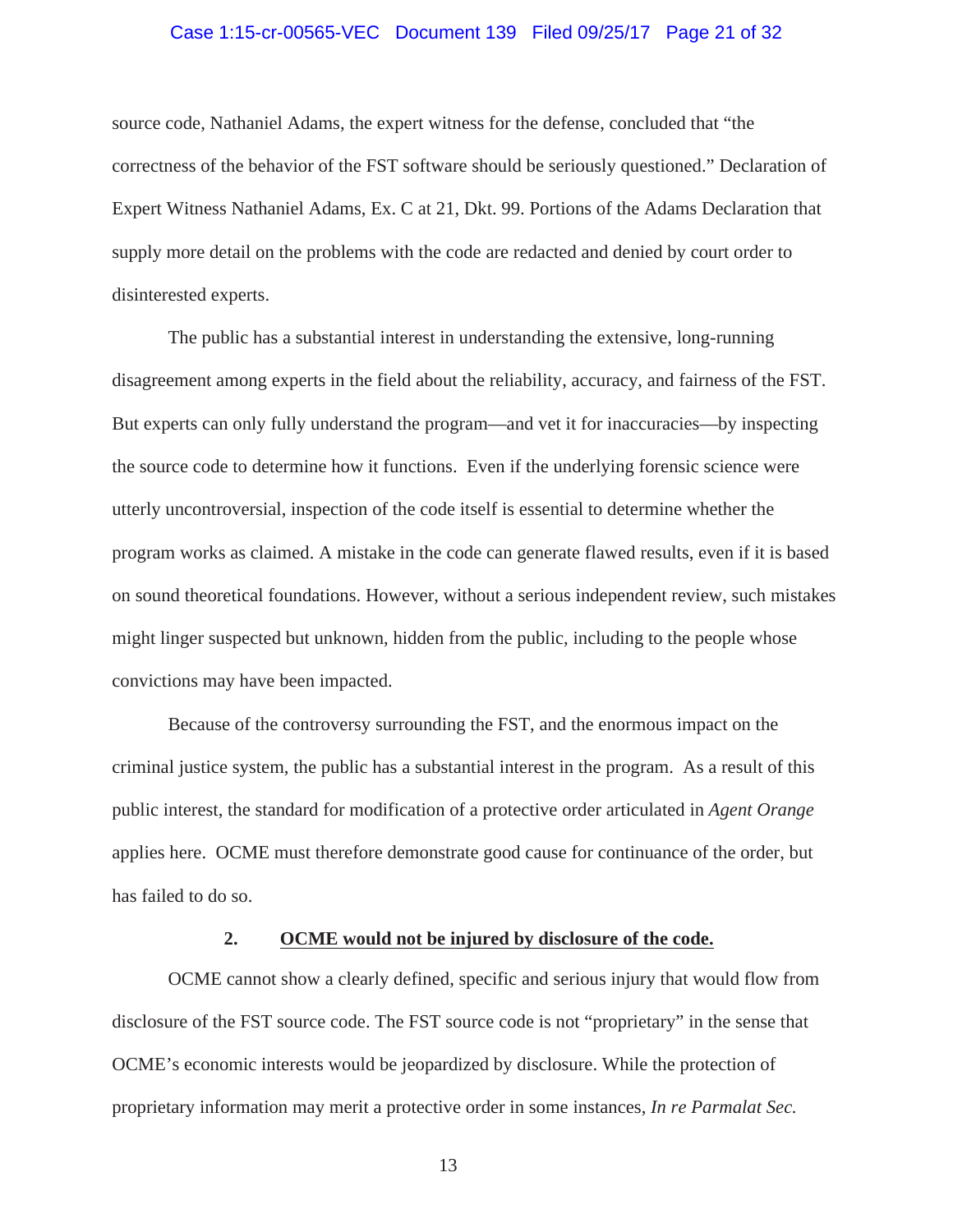#### Case 1:15-cr-00565-VEC Document 139 Filed 09/25/17 Page 22 of 32

*Litig,*. 258 F.R.D. 236, 244 (S.D.N.Y. 2009), OCME, a government agency, has not met its burden to show that the "information sought is a trade secret or other confidential information, and that the harm caused by its disclosure outweighs the need of the party seeking disclosure." *Chembio Diagnostic Sys., Inc. v. Saliva Diagnostic Sys., Inc.*, 236 F.R.D. 129, 136 (E.D.N.Y. 2006) (citing *Bank of New York v. Meridien BIAO Bank Tanz., Ltd.*, 171 F.R.D. 135, 143 (S.D.N.Y. 1997)).

OCME does not claim that the FST source code is a trade secret. Nor can it. "[A] trade secret is 'any formula, pattern, device or compilation of information which is used in one's business, and which gives [the owner] an opportunity to obtain an advantage over competitors who do not know or use it.'" *North Atlantic Instruments, Inc. v. Haber*, 188 F.3d 38, 44 (2d Cir. 1999) (citing *Softel, Inc. v. Dragon Med. & Sci. Commc'ns, Inc.*, 118 F.3d 955, 968 (2d Cir. 1997)). OCME is a government agency engaged in forensic analysis, not a competitive commercial enterprise.

As this definition suggests, protection for proprietary information usually redounds to competitive, commercial entities—not governmental agencies or public laboratories. Indeed, in its letter submissions, OCME identified no competitors at all. Nor did OCME cite any authority as the basis for its assertion of a proprietary interest in the FST code. Moreover, "non-trade secret but confidential business information is not entitled to the same level of protection from disclosure as trade secret information." *Littlejohn v. Bic Corp.*, 851 F.2d 673, 685 (3d Cir. 1988). "The party opposing disclosure must make a particular and specific demonstration of fact showing that disclosure would result in an injury sufficiently serious to warrant protection; broad allegations of harm unsubstantiated by specific examples or articulated reasoning fail to satisfy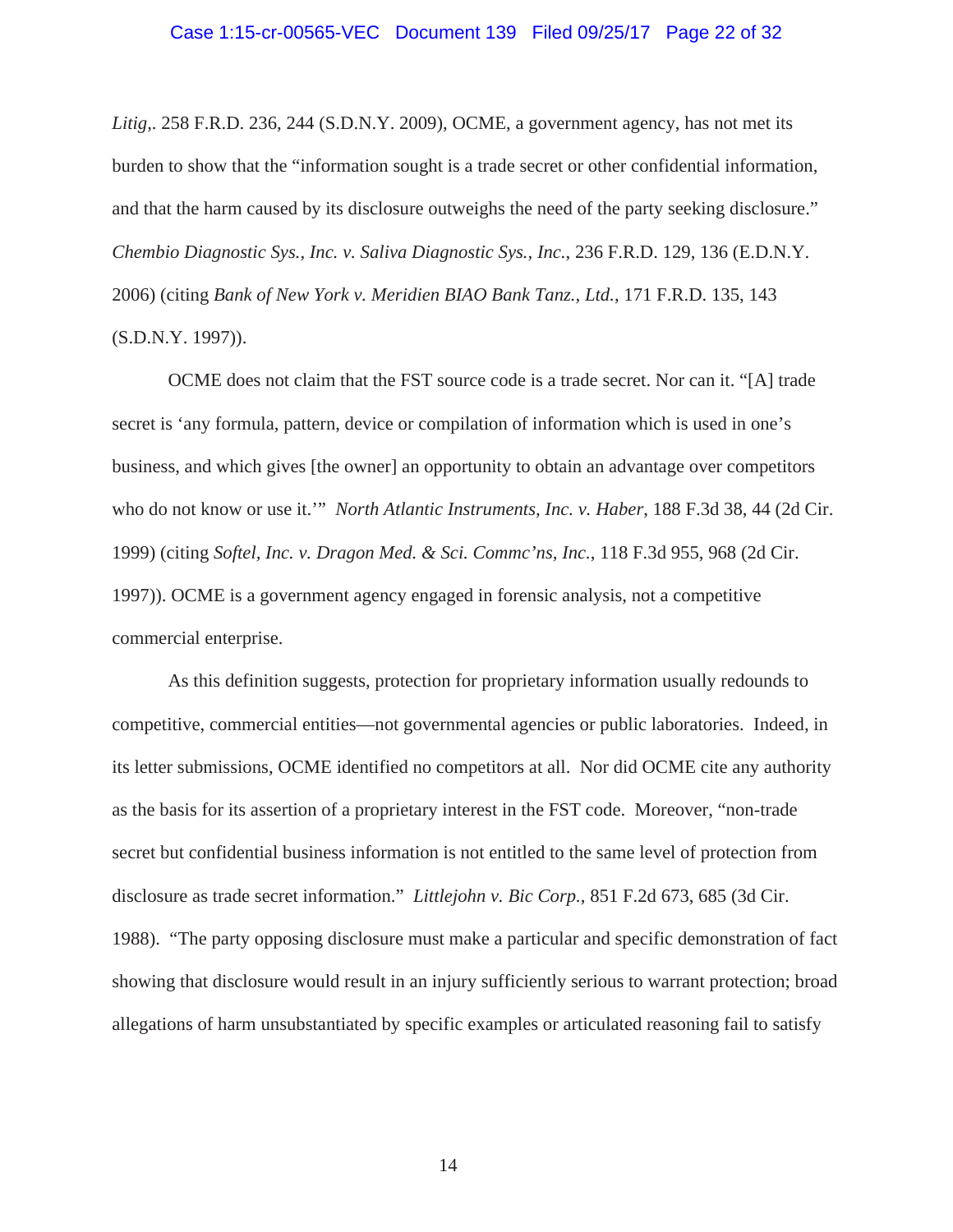# Case 1:15-cr-00565-VEC Document 139 Filed 09/25/17 Page 23 of 32

the test." *In re Parmalat Sec. Litig.*, 258 F.R.D. at 244; *see also Grayson v. Gen. Elec. Co.*, No. 3:13CV1799 (WWE), 2017 WL 923907, at  $*1$  (D. Conn. Mar. 7, 2017).<sup>12</sup>

While OCME raised the possibility that it might, someday, "cho[ose] to monetize" the FST source code, Dkt. 63, this vague conjecture is insufficient to establish that the code is either proprietary or confidential. OCME claimed that requiring the production of the FST source code could "deprive the City of property rights" and "impair the market for City materials"—a market that, they concede, does not exist. Dkt. 63.By its own admission, OCME currently neither sells the FST source code nor competes against commercial entities. OCME's alleged concerns are speculative, hypothetical, and insufficient to meet its burden.

OCME's claims fail to demonstrate that the FST source code is proprietary information, let alone that disclosure would damage its interests. Indeed, in its original letter opposing this Court's subpoena, OCME invoked both the Copyright Act and the Defend Trade Secrets Act of 2016 in support of its assertion that it had a property right in the source code. Dkt. 63. To the extent OCME has a property right at all, these statutes sufficiently protect its asserted proprietary interests in the FST source code, and, should the information be used improperly, ensure that OCME has ample avenues through which to seek a remedy. OCME's assertion that it may one day "monetize" the FST source code is not sufficient to overcome the public interest in disclosure.

Furthermore, by OCME's own admission, OCME no longer uses the FST source code. As of a September 2016 memo, OCME is set to retire the FST source code in favor of STRmix, a

<sup>&</sup>lt;sup>12</sup> OCME's effort to avail itself of proprietary protections while operating in a non-commercial context is troubling. *See* David S. Levine, *The People's Trade Secrets?* 18 Mich. Telecomm. & Tech. L. Rev. 61, 73 (2011) ("While trade secrecy theoretically might help taxpayers obtain the most cost-efficient government possible, other significant values in direct conflict with trade secrecy, like transparency and accountability, have even stronger moorings.").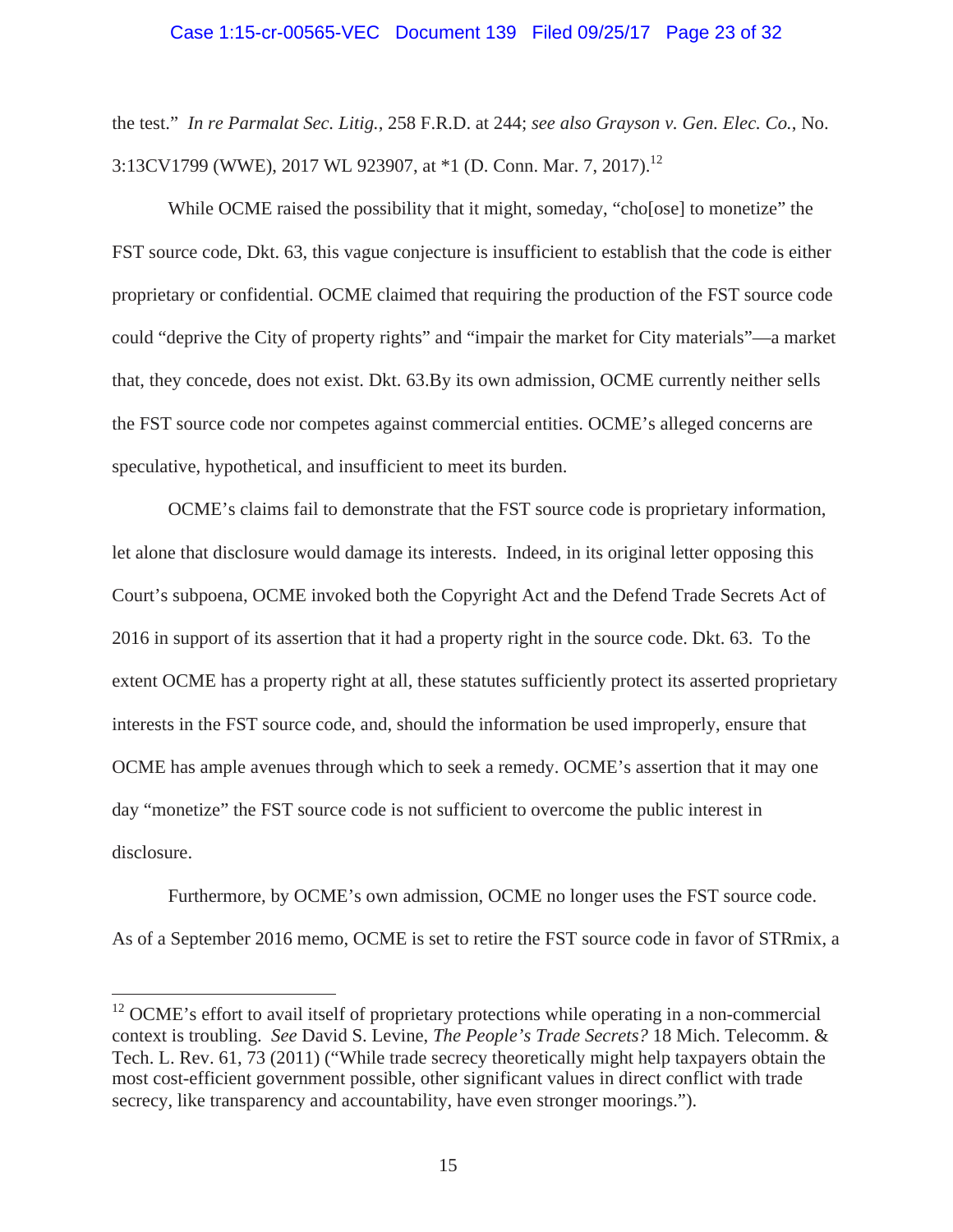#### Case 1:15-cr-00565-VEC Document 139 Filed 09/25/17 Page 24 of 32

commercially available software program. Kirchner, Bloch-Wehba Decl. Ex. E. OCME is therefore unlikely to monetize the FST source code or use it in future endeavors, lessening its asserted "advantage" over its unspecified competitors.

#### **C. There Is No Sound Basis To Continue The Protective Order**

Even assuming that good cause existed at the time the protective order was issued in July 2016, the extraordinary circumstances set forth above, and the compelling need of the public to gain access to the source code for expert analysis, far outweighs the conclusory and speculative harm that OCME alleged.

#### **1. OCME did not reasonably rely on the protective order.**

When a party reasonably relies on a protective order a District Court generally should refrain from modifying it, "absent a showing of improvidence in the grant of [the] order or some extraordinary circumstance or compelling need,'" *TheStreet.Com*, 273 F.3d at 229 (quoting *Martindell v. Int'l Tel. & Tel. Corp.*, 594 F.2d 291, 296 (2d Cir. 1979)). There has been no such reliance here.

Courts consider four factors to determine if a party reasonably relied upon a protective order: "(1) the scope of the protective order; (2) the language of the order itself; (3) the level of inquiry the court undertook before granting the order; and (4) the nature of reliance on the order." *Nielsen Co. (U.S.), LLC v. Success Sys., Inc.*, 112 F. Supp. 3d 83, 120 (S.D.N.Y. 2015) (quoting *In re EPDM Antitrust Litig.*, 255 F.R.D. 308, 313 (D. Conn. 2009)); *In re Sept. 11 Litig.*, 262 F.R.D. 274, 277 (S.D.N.Y. 2009). Even assuming that the protective order is sufficiently "focused on a narrow set of materials" under the first factor, *Nielsen*, 112 F. Supp. 3d at 120, the other three factors strongly indicate that OCME did not "reasonably rely" on the protective order.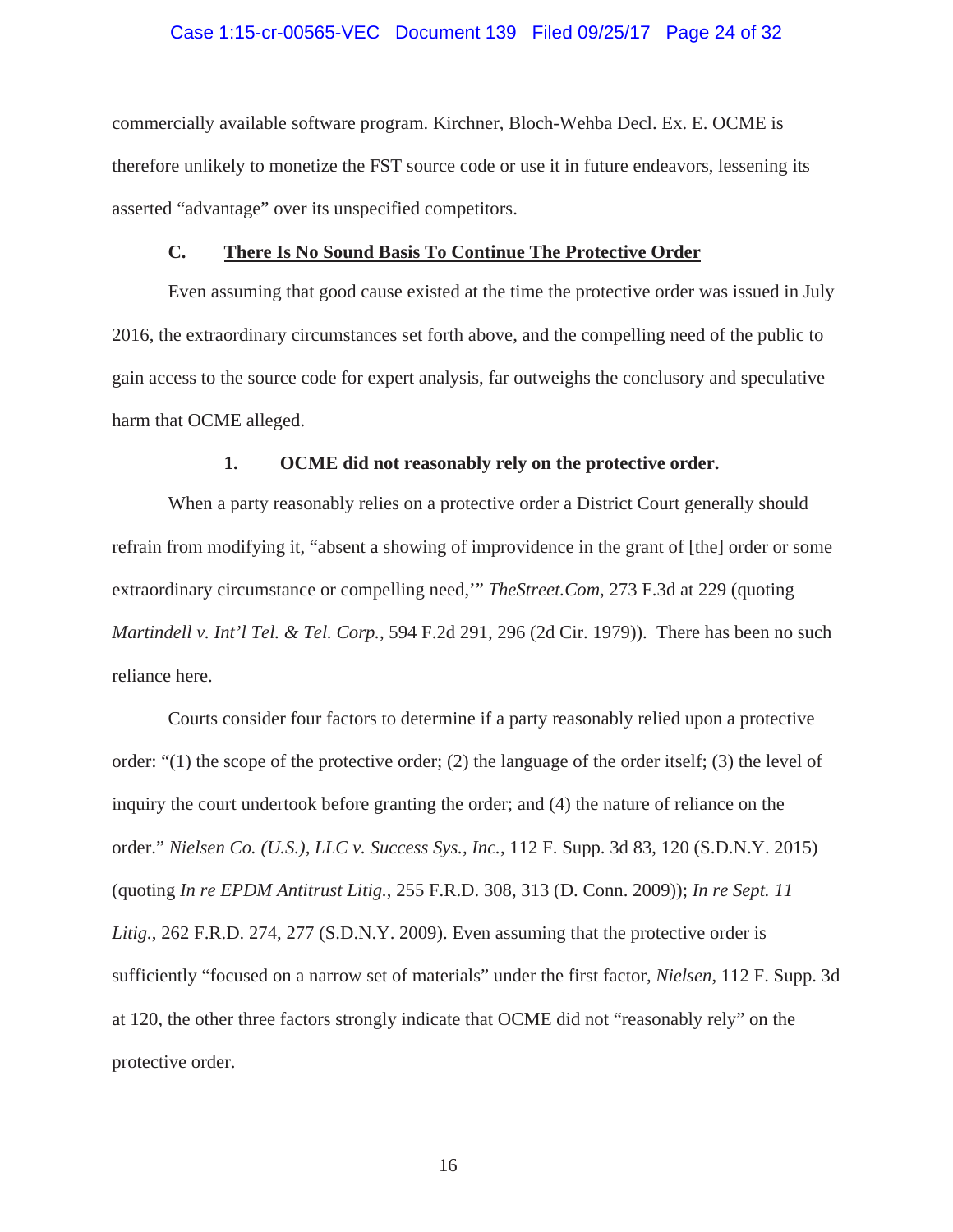#### Case 1:15-cr-00565-VEC Document 139 Filed 09/25/17 Page 25 of 32

The plain language of the order establishes that it would have been unreasonable for OCME to rely on any assurance of confidentiality. Protective orders are generally "construed according to general principles of contract law," requiring that "'deference is to be paid to the plain meaning of the language.'" *City of Hartford*, 942 F.2d at 134 (quoting *Berger v. Heckler*, 771 F.2d 1556, 1568 (2d Cir. 1985)); *see also Geller v. Branic Int'l Realty Corp.*, 212 F.3d 734, 737–38 (2d Cir. 2000). As the Second Circuit has noted, "protective orders that are on their face temporary or limited may not justify reliance by the parties. Indeed, in such circumstances reliance may be *unreasonable.*" TheStreet.Com, 273 F.3d at 231 (emphasis added).

Under the protective order, this Court "retain[ed] unfettered discretion whether or not to afford confidential treatment to any Highly Confidential Material or designation of materials as Highly Confidential Material." Dkt. 69 at  $\P$  12. "Where a protective order . . . anticipates the potential for modification . . . it is not reasonable for a party to rely on an assumption that it will never be modified." *In re EPDM Antitrust Litig.*, 255 F.R.D. at 320 (citing *TheStreet.com*, 273 F.3d at 231). This protective order plainly contained no "judicial assurance of confidentiality." *City of Hartford*, 942 F.2d at 136. To the contrary, it explicitly recognized this Court's continued discretion to treat the allegedly "highly confidential material" as it saw fit.

Both the third and the fourth factors also weigh against finding that OCME reasonably relied on the protective order. Protective orders granted on the basis of stipulation by the parties carry less weight than those granted after substantial court inquiry, such as a hearing to show good cause*. Int'l Equity Invs., Inc. v. Opportunity Equity Partners Ltd.*, No. 05 CIV. 2745 (JGK)(RLE), 2010 WL 779314, at \*6 (S.D.N.Y. Mar. 2, 2010) (citing *In re EPDM Antitrust Litig.*, 255 F.R.D. at 321; *Fournier v. Erickson*, 242 F. Supp. 2d 318, 341 (S.D.N.Y. 2003)). The Court issued the protective order here only after both parties agreed to it, and did not hold a good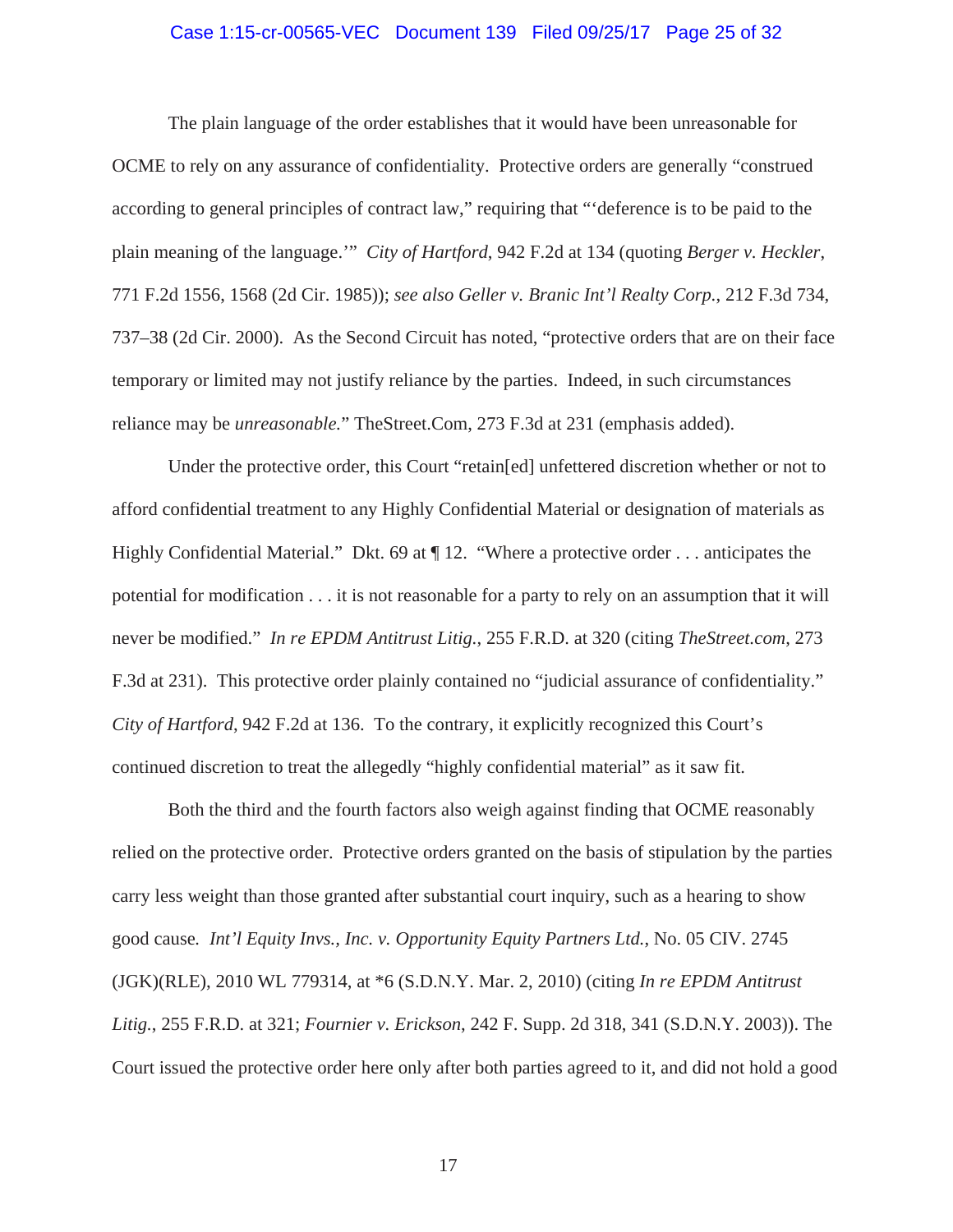#### Case 1:15-cr-00565-VEC Document 139 Filed 09/25/17 Page 26 of 32

cause hearing. This lack of extensive review "diminishes the degree of reliance the parties could place on the Protective Order not being modified." *Nielsen*, 112 F. Supp. 3d at 121.

Assessing the "nature" of the OCME's reliance on the protective order also shows that any such reliance was unreasonable. When materials subject to a protective order are "the types of materials that the parties would have been obligated to produce in discovery, even in the absence of a protective order," the reliance interest is minimal. *Id.* Here, the Court granted the subpoena compelling OCME to produce the FST source code long before it so-ordered the protective order. When presented with the stipulated confidentiality provision, the Court even "question[ed] why a public laboratory would need a protective order in this context." Dkt. 57.

The OCME did not reasonably rely on the protective order, and this Court may thus "properly permit modification of the order." *TheStreet.Com*, 273 F.3d at 231. Whether to do so "is a decision committed to the sound discretion of the trial court.'" *Id*. (quoting *In re Agent Orange Prod. Liab. Litig.*, 821 F.2d at 147).

### **2. There is both a compelling need and extraordinary circumstances requiring disclosure of the FST source code.**

As previously noted, the disclosure of the FST source code is a matter of substantial public interest, given its repeated use in over a thousand criminal investigations and the serious concerns about its reliability from experts in the field. OCME's continued use of the FST source code, despite the concerns that have repeatedly been raised about its reliability, have merely heightened the substantial public interest in knowing what the government is doing.

While this public interest is particularly pronounced in the context of the FST, it is not limited to the problems at OCME. Earlier this year, an Austin DNA lab made headlines under allegations of fraud and incompetence. With a record of problems extending back nearly a decade, authorities closed the lab, estimating remediation would take two years and \$14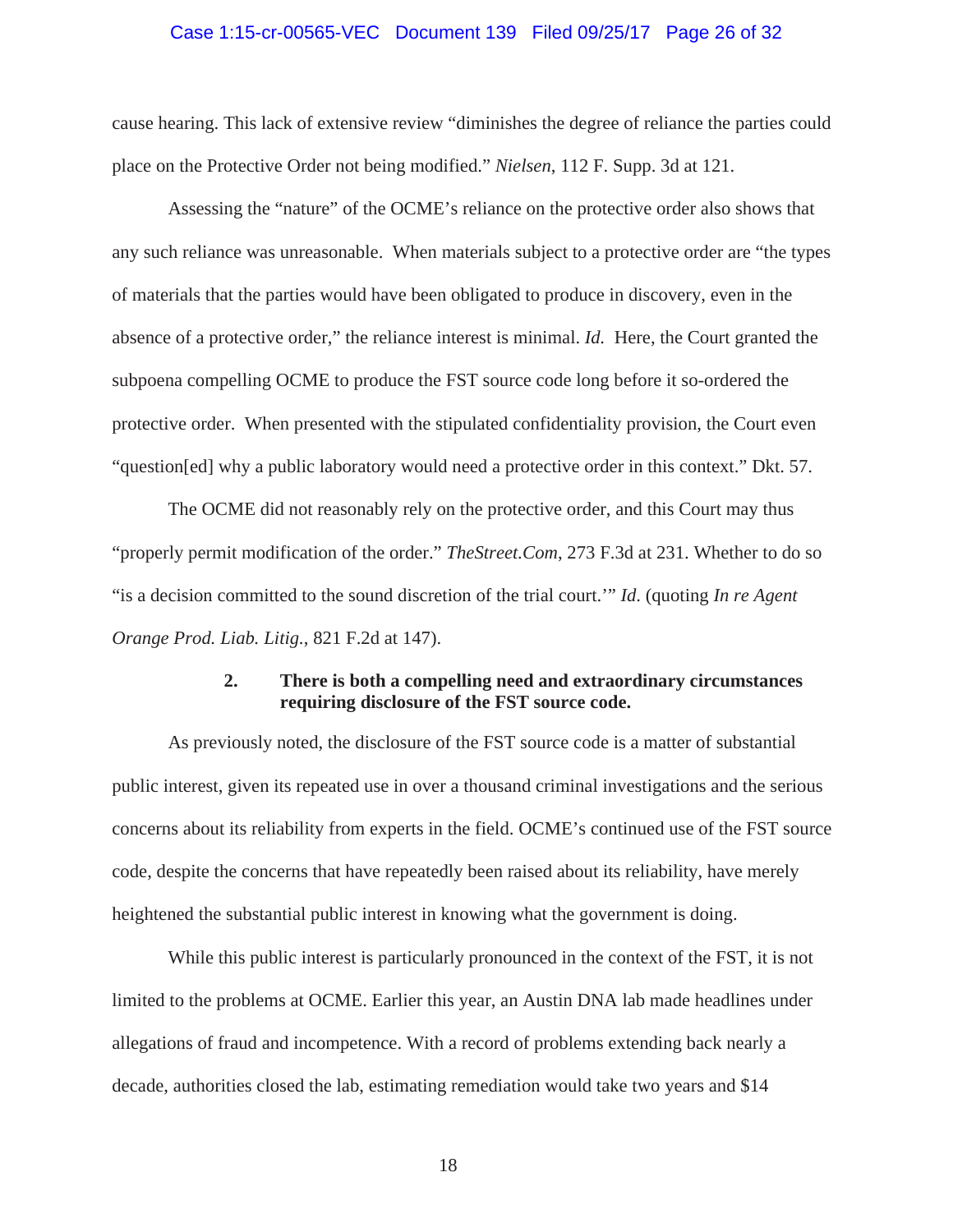#### Case 1:15-cr-00565-VEC Document 139 Filed 09/25/17 Page 27 of 32

million.<sup>13</sup> A program similar to FST, TrueAllele, has been under fire for several years for similar reasons: a black-box program, difficult to review, and hiding beneath the smokescreen of commercial interest while producing evidence leading to convictions. Gabrielson, Bloch-Wehba Decl. Ex. B. Journalists and scholars have reported that new technologies pose a heightened risk of inaccuracies, especially in the context of unreliable crime labs and uncertain science. *See, e.g.*, Shaer, Bloch-Wehba Decl. Ex. G; Erin E. Murphy, *Inside the Cell: The Dark Side of Forensic DNA* (2015).

The interests at stake here are profound. Disclosure of the FST source code is the only way that experts can vet the program in order to establish whether it functions as claimed. This inquiry is essential not only to resolving the persistent controversies raised by multiple experts in the field—including the defense expert in this case, the defense witnesses in *Collins*, and Dr. Stajic, to name a few—but also to establishing whether these uncertainties did, in fact, lead to false positives, wrong outcomes, and convictions of innocent people. This compelling need and these extraordinary circumstances require disclosure of the FST source code to ProPublica and the scientific community.

# **III. THE REDACTED PORTIONS OF NATHANIEL ADAMS' DECLARATION SHOULD BE UNSEALED**

 $\overline{a}$ 

As this Court has already recognized, the public has a qualified constitutional right of access to the sealed portions of the Nathaniel Adams Declaration. *See* Dkt. 80 (citing *Lugosch v. Pyramid Co. of Onondaga*, 435 F.3d 110, 119–20 (2d Cir. 2006)). The Adams Declaration was submitted as Exhibit C to the defendant's motion in limine, Dkt. 99, and bears a close connection

13 Eric Dexheimer, *Austin Crime Lab Bucked DNA Standard For Years, Yet Got Passing Grades*, Austin-American Statesman (Jan. 12, 2017), http://www.mystatesman.com/news/crime- law/austin-crime-lab-bucked-dna-standard-for-years-yet-got-passinggrades/MZBboOfzXWWgqlem6867TO/, *annexed as* Ex. L to Bloch-Wehba Decl.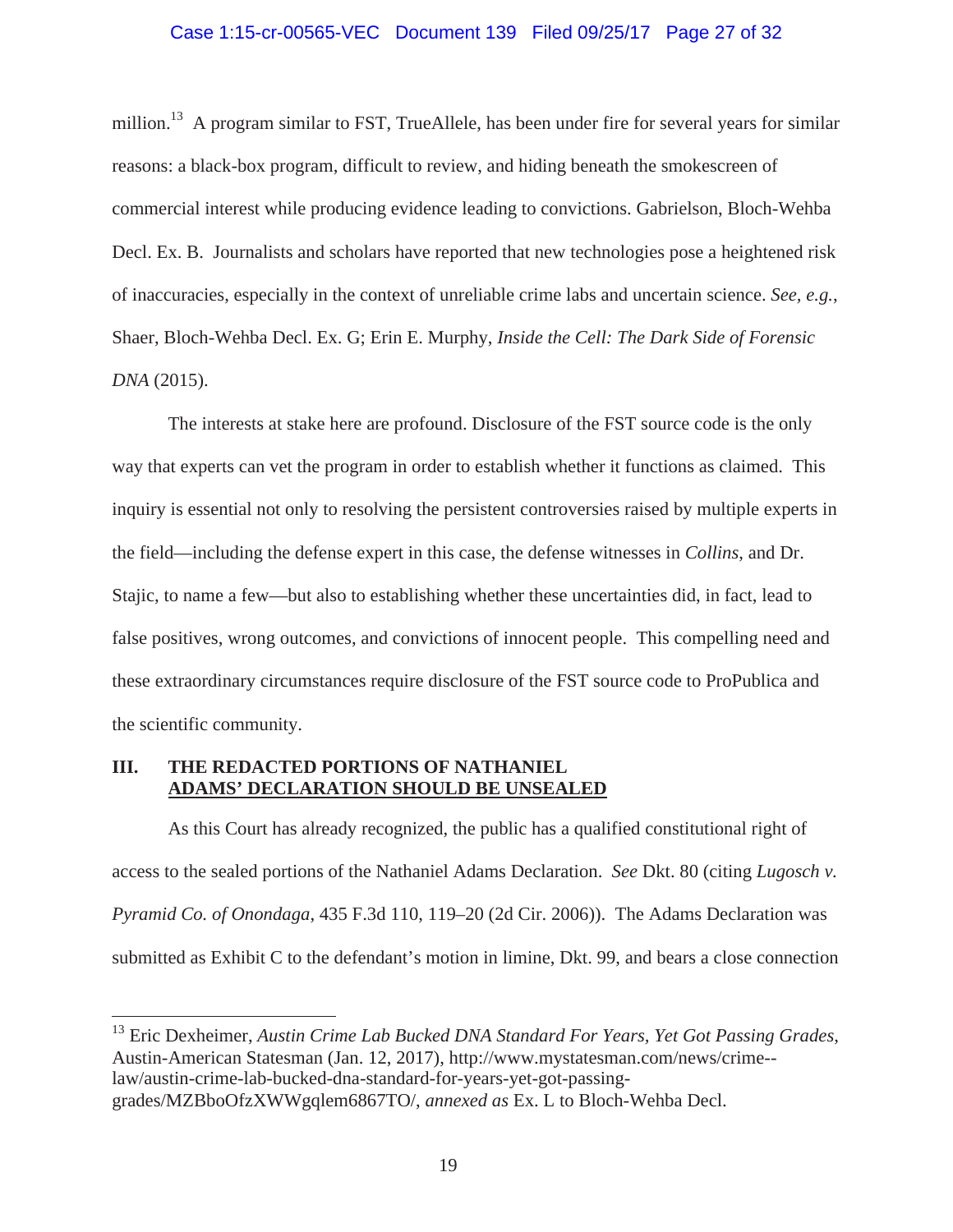#### Case 1:15-cr-00565-VEC Document 139 Filed 09/25/17 Page 28 of 32

to Mr. Johnson's substantive rights. *See Lugosch*, 435 F.3d at 121 ("[W]here documents are used to determine litigants' substantive legal rights, a strong presumption of access attaches."); *see also United States v. Amodeo*, 71 F.3d 1044, 1050 (2d Cir. 1995) (contrasting the low presumption of access that accompanies material exchanged in discovery with the heightened presumption afforded to "a motion filed by a party seeking action by the court  $\dots$  [or]  $\dots$  any other document which is presented to the court to invoke its powers or affect its decisions.").

Because the Adams Declaration is indisputably a judicial document to which a constitutional right of access attaches, "the presumption of openness cannot easily be overcome." *ABC, Inc. v. Stewart*, 360 F.3d 90, 98 (2d Cir. 2004). The First Amendment requires that "sealing of the documents may be justified only with specific, on-the-record findings that sealing is necessary to preserve higher values and only if the sealing order is narrowly tailored to achieve that aim." *Lugosch*, 435 F.3d at 124 (citing *New York Times Co. v. Biaggi*, 828 F.2d 110, 116 (2d Cir. 1987)). Nor does the existence of a confidentiality order establish that sealing of judicial documents is reasonable. *Id.* at 126.

For the same reasons that the protective order is not based on good cause, it cannot satisfy the even more demanding First Amendment standard. OCME cannot demonstrate that there is a "substantial probability" that disclosure would harm a compelling government interest, necessitating secrecy for the redacted portions of the Declaration. *Press-Enter. Co. v. Superior Court*, 478 U.S. 1, 14–15 (1986). The Declaration should be released in unredacted form.

## **IV. PROPUBLICA HAS A FIRST AMENDMENT RIGHT TO RECEIVE THE FST SOURCE CODE**

## **A. ProPublica Has Standing to Challenge the Order**

The Second Circuit has found that "First Amendment protection for recipients of speech extends to a wide variety of contexts." *In re Application of Dow Jones & Co., Inc.*, 842 F.2d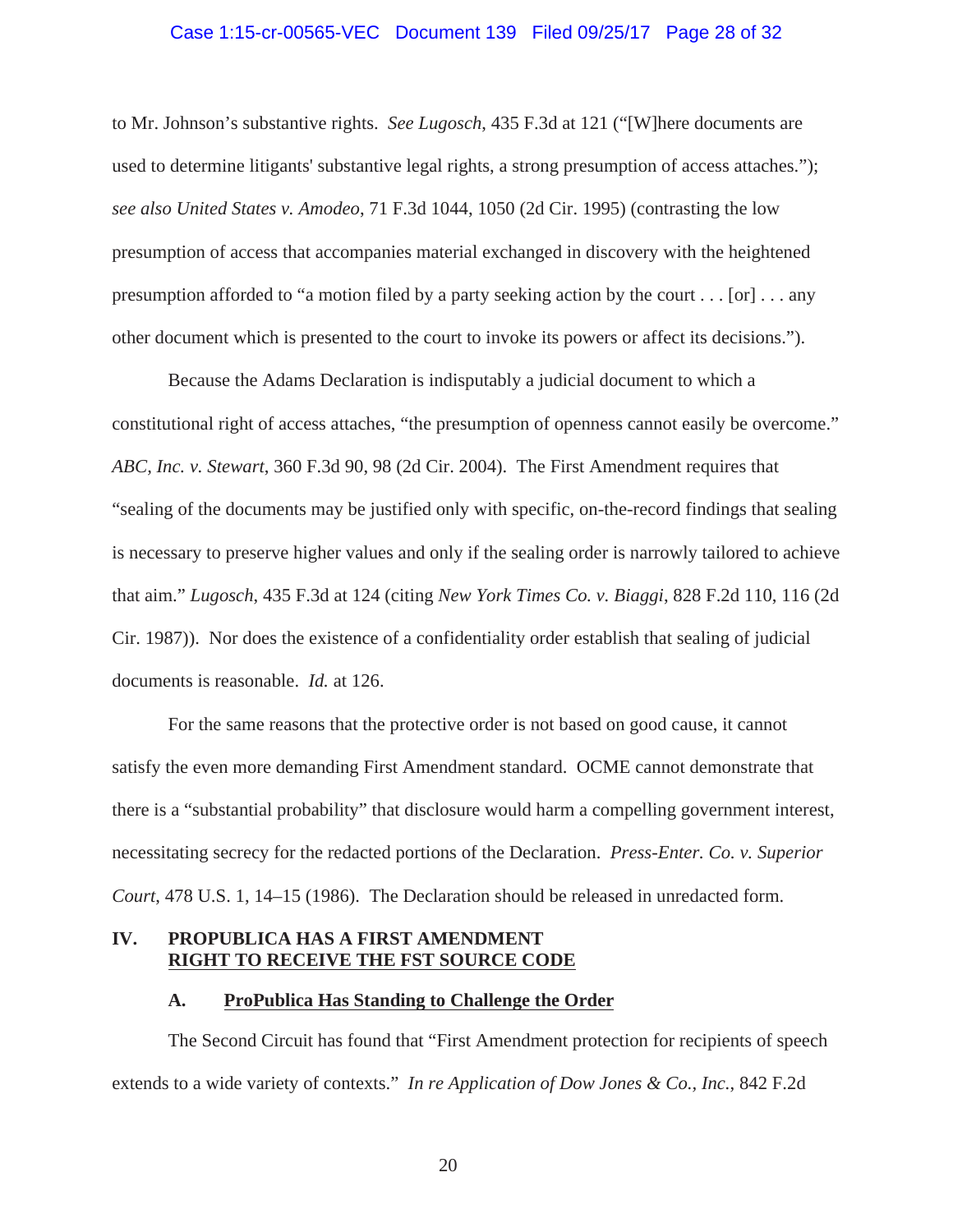#### Case 1:15-cr-00565-VEC Document 139 Filed 09/25/17 Page 29 of 32

603, 607 (2d Cir. 1988) (citations omitted). Under *Dow Jones*, an individual has standing to intervene if he is "actually [a] potential receiver[] of otherwise restrained speech." *Id.* This is so even if the willing speaker has not challenged the restraint himself. *Id.* ("It is hard, in fact, to imagine that there are no willing speakers. Without them there would be no need for a restraining order; it would be superfluous.").

The test is plainly satisfied here. Christopher Flood, defense counsel for Mr. Johnson, received copies of the FST source code. A protective order prevents Mr. Flood from disclosing the FST source code to persons not party to the action. Dkt 68. Were it not for the continued imposition of confidentiality requirements in this matter, Mr. Flood has stated, he would disclose the FST source code, a matter of significant public interest, to ProPublica. Therefore, ProPublica has standing to intervene to challenge this protective order.

### **B. The Protective Order Restricts ProPublica's First Amendment Right To Receive Information**

Mr. Flood and Mr. Adams both received copies of the FST source code through the criminal discovery process, but the protective order prevents either of them from disclosing it to ProPublica or any other person not party to the action. Dkt. 68. Mr. Flood has stated that he is willing to disclose the FST source code, a matter of substantial public interest, to ProPublica if the protective order were lifted or modified to allow him to do so.

Because there is no good cause underlying the protective order, the restraint on Mr. Flood's speech violates the First Amendment. The Supreme Court has made clear that "parties have general [F]irst [A]mendment freedoms with regard to information gained through discovery" and, "*absent a valid court order to the contrary*, they are entitled to disseminate the information as they see fit." *Public Citizen v. Liggett Grp., Inc.*, 858 F.2d 775, 780 (1st Cir. 1988) (citing *Seattle Times Co. v. Rhinehart*, 467 U.S. 20, 31–36 (1984)) (emphasis added).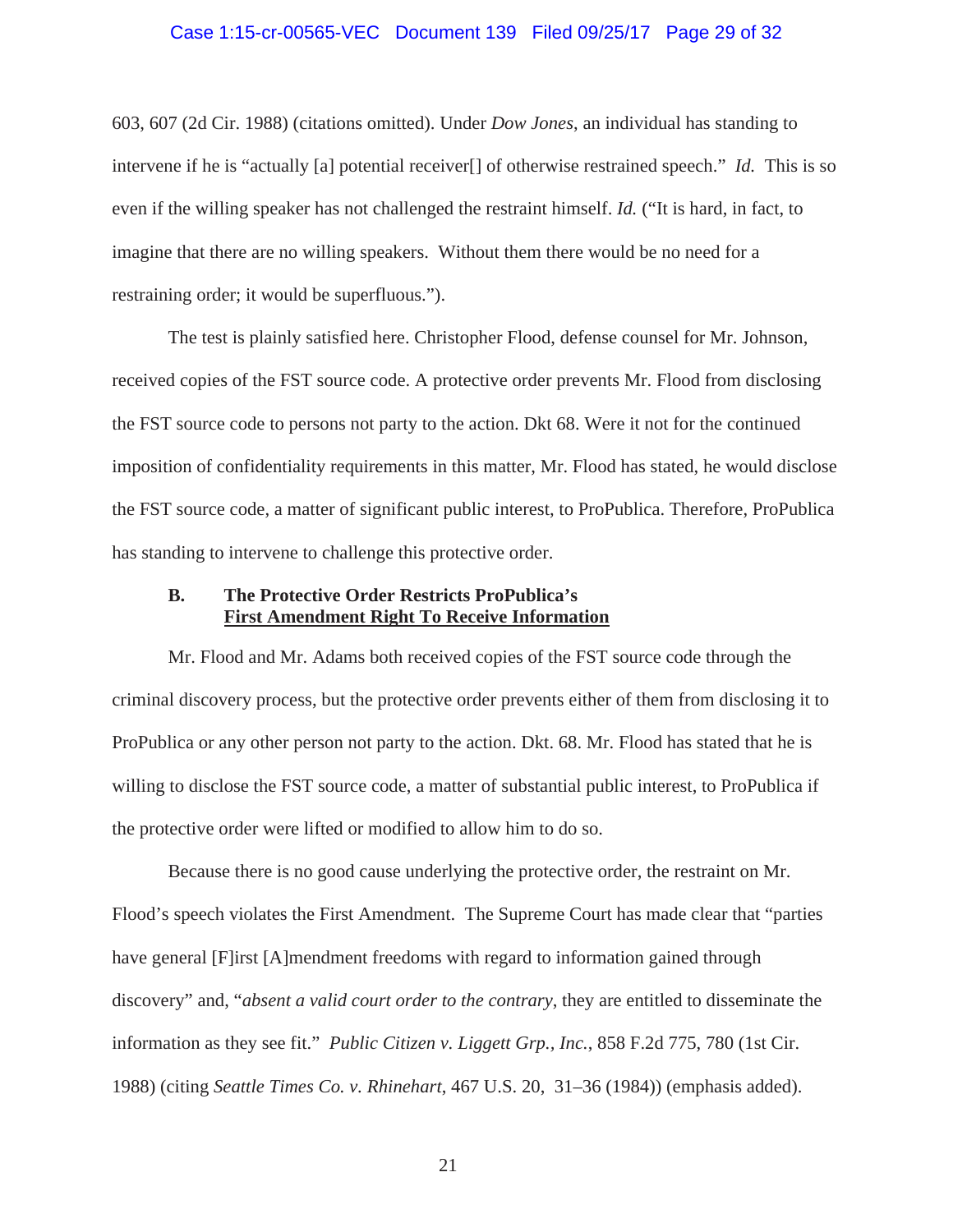#### Case 1:15-cr-00565-VEC Document 139 Filed 09/25/17 Page 30 of 32

*Rhinehart* held that "where . . . a protective order is entered *on a showing of good cause* as required by Rule 26(c), is limited to the context of pretrial civil discovery, and does not restrict the dissemination of the information if gained from other sources, it does not offend the First Amendment." 467 U.S. at 37 (emphasis added). *Rhinehart* thus "established that First Amendment scrutiny of protective orders 'must be made within the framework of Rule 26(c)'s requirement of good cause,'" *Public Citizen*, 858 F.2d at 788 (citing *Anderson v. Cryovac, Inc.*, 805 F.2d 1, 7 (1st Cir. 1986)). Absent good cause, protective orders may raise First Amendment concerns.

As discussed above, no good cause exists for the protective order in this case. As a result, the limited exception to First Amendment doctrine recognized in *Rhinehart* does not apply. This protective order is simply an unlawful restraint on Mr. Flood's speech; it violates his First Amendment rights as a willing speaker and ProPublica's First Amendment right to receive information. *Virginia State Bd. of Pharmacy v. Virginia Citizens Consumer Council, Inc.*, 425 U.S. 748, 756 (1976).

"An order that prohibits the utterance or publication of particular information or commentary imposes a 'prior restraint' on speech." *United States v. Salameh*, 992 F.2d 445, 446 (2d Cir. 1993). Prior restraints are subject to a "heavy presumption against [their] constitutional validity." *Id*. at 447 (citing *Nebraska Press Ass'n v. Stuart*, 427 U.S. 539, 570 (1976)). Restraint on willing speakers can be imposed only where "the evil that would result from the reportage is both great and certain and cannot be mitigated by less intrusive measures." *CBS Inc. v. Davis*, 510 U.S. 1315, 1317 (1994) (citations omitted). Here, OCME's asserted proprietary interests fall far short of the "great and certain" harm that the First Amendment requires to justify an order preventing Mr. Flood from making specific statements and disclosing specific information.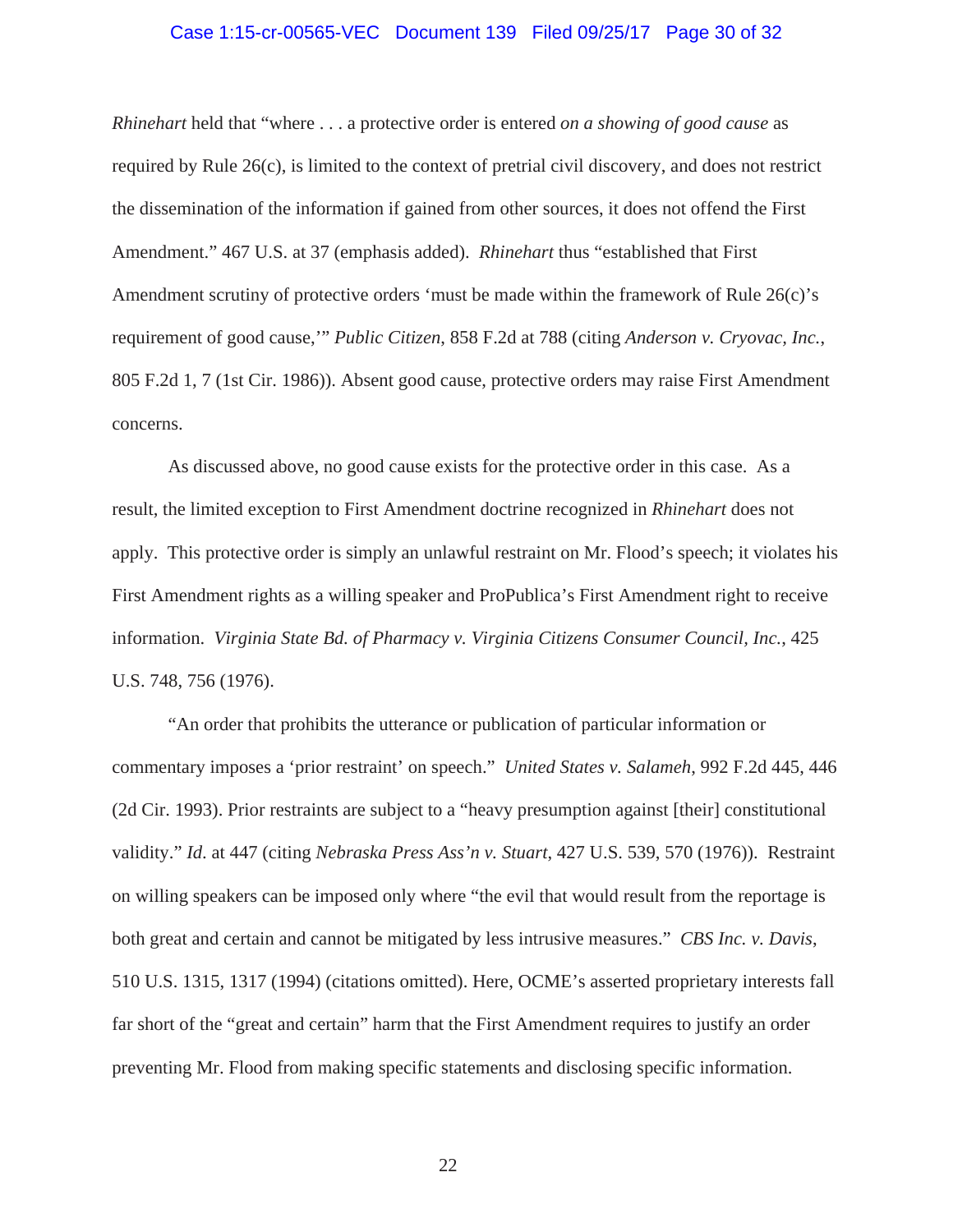# **V. THIS COURT SHOULD STAY THE REQUIREMENT THAT DEFENSE COUNSEL RETURN THE SOURCE CODE BY OCTOBER 12, 2017**

ProPublica respectfully requests that this Court exercise its discretion to stay the requirement that defense counsel and retained experts return the FST source code pending resolution of this motion. This Court's discretion to stay the protective order's return requirement "is incidental to the power inherent in every court to control the disposition of the causes on its docket with economy of time and effort for itself, for counsel, and for litigants." *Landis v. N. Am. Co.*, 299 U.S. 248, 254–55 (1936); *Clinton v. Jones*, 520 U.S. 681, 706 (1997) ("The District Court has broad discretion to stay proceedings as an incident to its power to control its own docket."). "The propriety of [a stay's] issue is dependent upon the circumstances of the particular case." *Scripps-Howard Radio v. F.C.C.*, 316 U.S. 4, 10–11 (1942) (quoting *Virginian Ry. v. United States*, 272 U.S. 658, 672 (1926)).

A stay is particularly warranted because ProPublica may lose the opportunity to obtain access to the FST source code in this action. As a practical matter, if the FST source code is returned to OCME and no longer in the possession of parties to this litigation, ProPublica would no longer be able to obtain access to the information from a willing speaker, even if this Court later grants ProPublica's motion to intervene and vacate the protective order.

The issuance of a stay would preserve the status quo while ProPublica's application is pending. *Univ. of Texas v. Camenisch*, 451 U.S. 390, 395 (1981). As demonstrated above, the disclosure of the FST source code is a matter of great public interest. Issuing a stay would allow the Court to fully consider on its merits ProPublica's application to intervene, to lift the protective order, and to unseal the Adams Declaration.